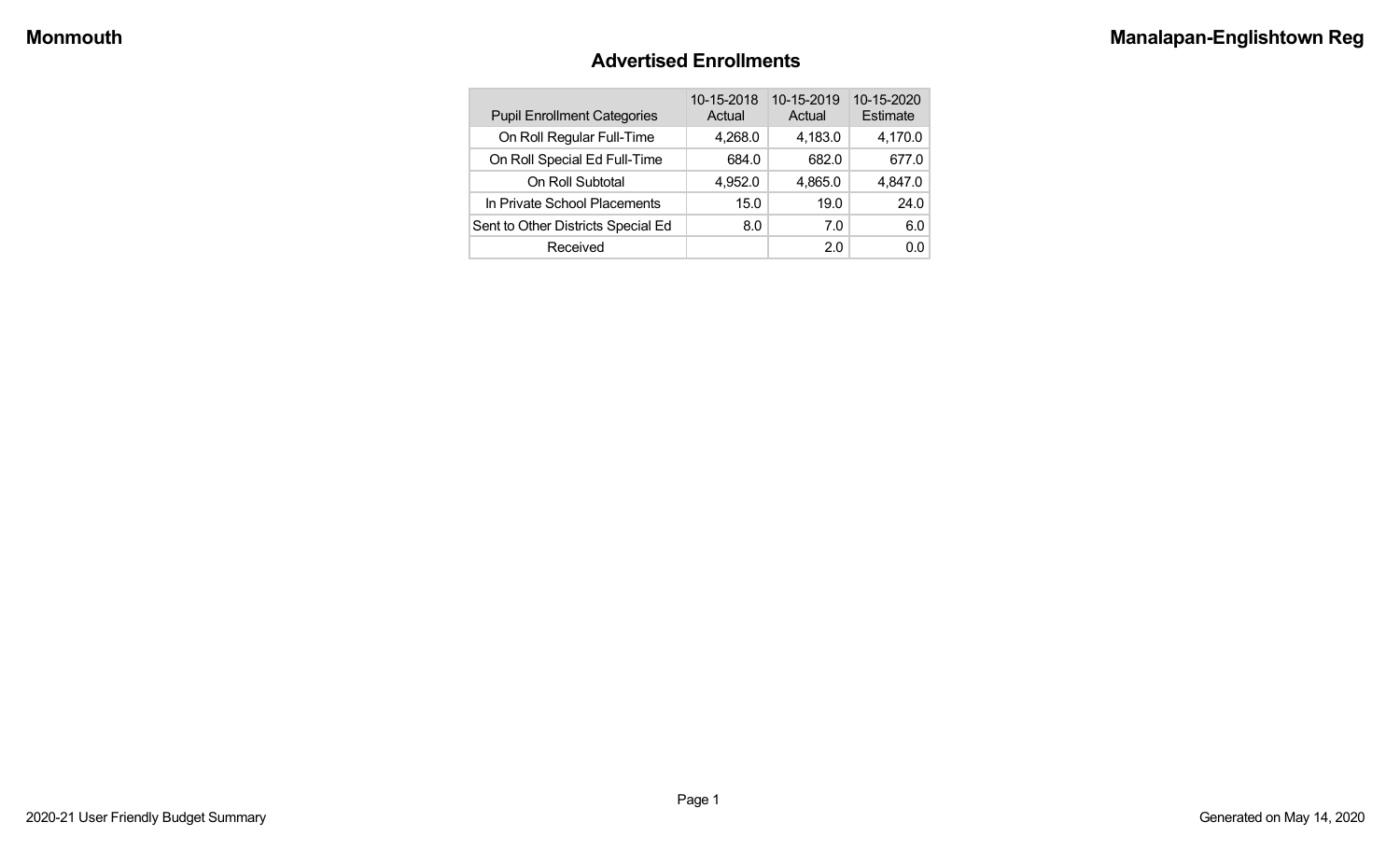#### **Advertised Revenues**

| <b>Budget Category</b>                            | Description                                                                | Account | 2018-19<br>Actual | 2019-20<br>Revised | 2020-21<br>Proposed |
|---------------------------------------------------|----------------------------------------------------------------------------|---------|-------------------|--------------------|---------------------|
|                                                   | Local Tax Levy                                                             | 10-1210 | 63,687,865        | 64,961,622         | 66,260,854          |
|                                                   | <b>Total Tuition</b>                                                       | 10-1300 | 83,906            | $\mathbf{0}$       | $\Omega$            |
|                                                   | <b>Rents and Royalties</b>                                                 | 10-1910 | $\Omega$          | 203,000            | 116,000             |
| <b>General Fund Revenues from Local Sources</b>   | Sale of Property                                                           | 10-1930 | $\Omega$          | $\Omega$           | 700,000             |
|                                                   | <b>Unrestricted Miscellaneous Revenues</b>                                 | 10-1XXX | 538,565           | 393,400            | 388,153             |
|                                                   | Interest Earned on Maintenance Reserve                                     | 10-1XXX | $\Omega$          | 500                | 500                 |
|                                                   | Interest Earned on Capital Reserve Funds                                   | 10-1XXX | 14,710            | 1,500              | 1,500               |
|                                                   | <b>Total Revenues from Local Sources</b>                                   |         | 64,325,046        | 65,560,022         | 67,467,007          |
|                                                   | <b>Categorical Transportation Aid</b>                                      | 10-3121 | 1,968,298         | 1,968,298          | 1,968,298           |
|                                                   | <b>Extraordinary Aid</b>                                                   | 10-3131 | 752,755           | 350,000            | 750,000             |
| <b>General Fund Revenues from State Sources</b>   | <b>Categorical Special Education Aid</b>                                   | 10-3132 | 3,767,124         | 3,767,124          | 3,767,124           |
|                                                   | <b>Equalization Aid</b>                                                    | 10-3176 | 12,610,419        | 11,071,669         | 8,768,467           |
|                                                   | <b>Categorical Security Aid</b>                                            | 10-3177 | 427,473           | 427,473            | 427,473             |
|                                                   | <b>Other State Aids</b>                                                    | 10-3XXX | 35,283            | $\Omega$           | $\Omega$            |
|                                                   | <b>Total Revenues from State Sources</b>                                   |         | 19,561,352        | 17,584,564         | 15,681,362          |
| <b>General Fund Revenues from Federal Sources</b> | Medicaid Reimbursement                                                     | 10-4200 | 52,423            | 59,428             | 50,248              |
|                                                   | <b>Total Revenues from Federal Sources</b>                                 |         | 52,423            | 59,428             | 50,248              |
|                                                   | <b>Budgeted Fund Balance-Operating Budget</b>                              | 10-303  | $\mathbf{0}$      | 4,403,823          | 6,377,577           |
|                                                   | Withdrawal from Capital Reserve for Excess Cost and Other Capital Projects | 10-309  | $\Omega$          | 50,000             | 1,882,000           |
| <b>General Fund Revenues from Other Sources</b>   | Withdrawal from Maintenance Reserve                                        | 10-310  | $\Omega$          | 615,796            | 500,000             |
|                                                   | <b>Other Financing Sources</b>                                             | 10-5XXX | 1,320,572         | $\mathbf 0$        | 0                   |
|                                                   | <b>Adjustment for Prior Year Encumbrances</b>                              |         | $\Omega$          | 1,050,285          | 0                   |
|                                                   | Actual Revenues (Over)/Under Expenditures                                  |         | $-2,687,239$      | $\Omega$           | $\Omega$            |
| <b>General Fund Revenues</b>                      | <b>Total Operating Budget</b>                                              |         | 82,572,154        | 89,323,918         | 91,958,194          |
| Special Revenue Fund Revenues from Local Sources  | <b>Other Revenue from Local Sources</b>                                    | 20-1XXX | 186,095           | 175,734            | 0                   |
|                                                   | <b>Total Revenues from Local Sources</b>                                   | 20-1XXX | 186,095           | 175,734            | $\Omega$            |
|                                                   | <b>Other Restricted Entitlements</b>                                       | 20-32XX | 12,853            | 11,962             | 10,163              |
| Special Revenue Fund Revenues from State Sources  | <b>Total Revenues from State Sources</b>                                   |         | 12,853            | 11,962             | 10,163              |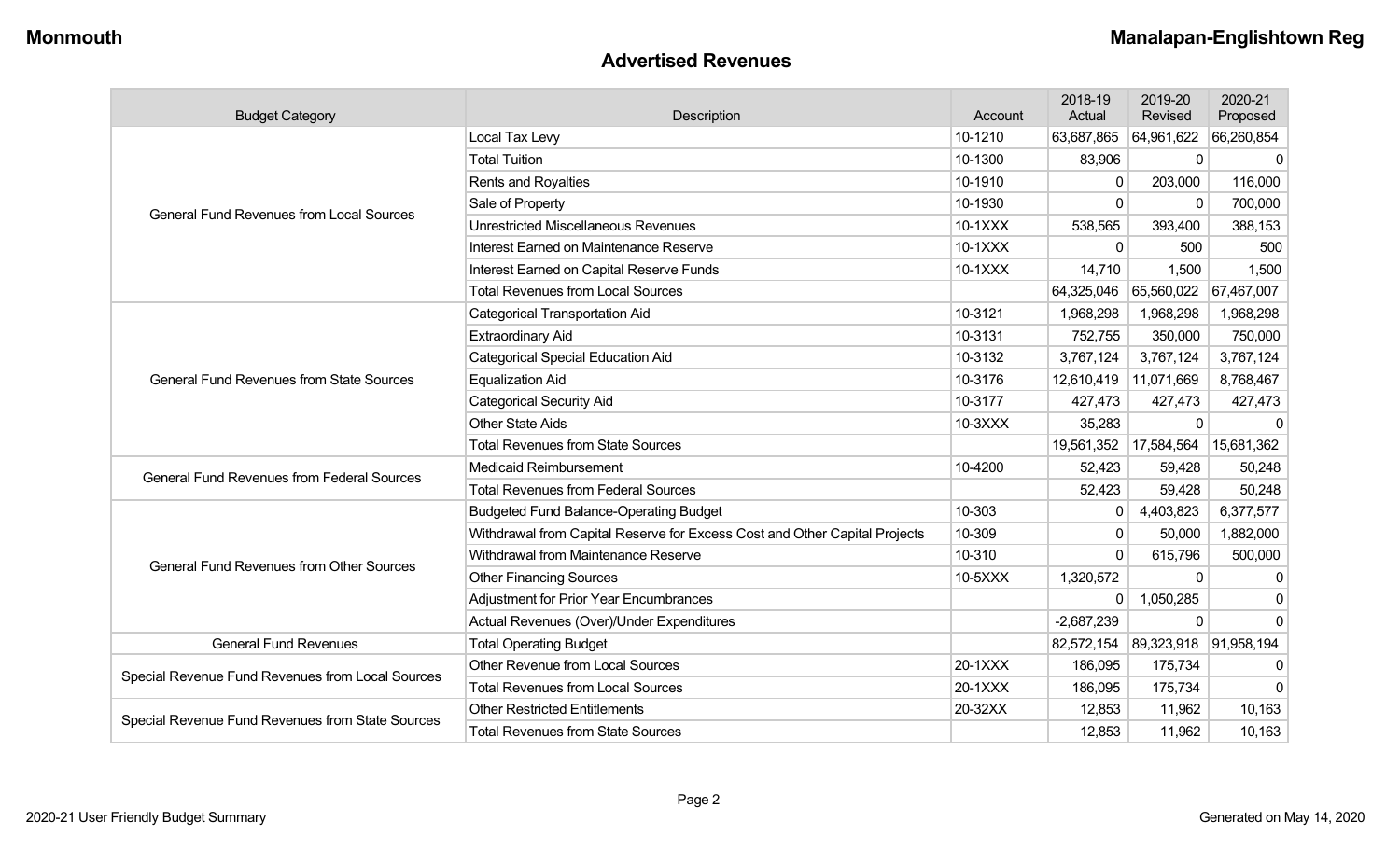#### **Advertised Revenues**

| <b>Budget Category</b>                             | Description                                    | Account      | 2018-19<br>Actual | 2019-20<br>Revised | 2020-21<br>Proposed |
|----------------------------------------------------|------------------------------------------------|--------------|-------------------|--------------------|---------------------|
|                                                    | Title I                                        | 20-4411-4416 | 226,872           | 332,308            | 282,461             |
|                                                    | Title II                                       | 20-4451-4455 | 61,163            | 103,620            | 88,077              |
| Special Revenue Fund Revenues from Federal Sources | Title III                                      | 20-4491-4494 | 12,160            | 32,909             | 27,972              |
|                                                    | <b>Title IV</b>                                | 20-4471-4474 | 17,565            | 18,511             | 15,734              |
|                                                    | I.D.E.A. Part B (Handicapped)                  | 20-4420-4429 | 1,129,912         | 1,207,040          | 1,025,983           |
|                                                    | <b>Total Revenues from Federal Sources</b>     |              | 1,447,672         | 1,694,388          | 1,440,227           |
| Special Revenue Fund Revenues                      | <b>Total Grants and Entitlements</b>           |              | 1,646,620         | 1,882,084          | 1,450,390           |
| Debt Service Fund Revenues from Local Sources      | Local Tax Levy                                 | 40-1210      | 3,315,664         | 3,341,050          | 3,358,437           |
|                                                    | <b>Total Revenues from Local Sources</b>       |              | 3,315,664         | 3,341,050          | 3,358,437           |
| Debt Service Fund Revenues from State Sources      | Debt Service Aid Type II                       | 40-3160      | 417,132           | 398,499            | 380,670             |
|                                                    | <b>Budgeted Fund Balance</b>                   | 40-303       | 0                 |                    | 0                   |
| Debt Service Fund Revenues from Other Sources      | <b>Total Local Repayment of Debt</b>           |              | 3,732,796         | 3,739,550          | 3,739,107           |
|                                                    | Actual Revenues (Over)/Under Expenditures      |              | 15,804            | 0                  | 0                   |
| Debt Service Fund Revenues                         | Total Repayment of Debt                        |              | 3,748,600         | 3,739,550          | 3,739,107           |
| All Fund Revenues                                  | <b>Total Revenues/Sources</b>                  |              | 87,967,374        | 94,945,552         | 97,147,691          |
| Revenues Net of Transfers                          | <b>Total Revenues/Sources Net of Transfers</b> |              | 87,967,374        | 94,945,552         | 97,147,691          |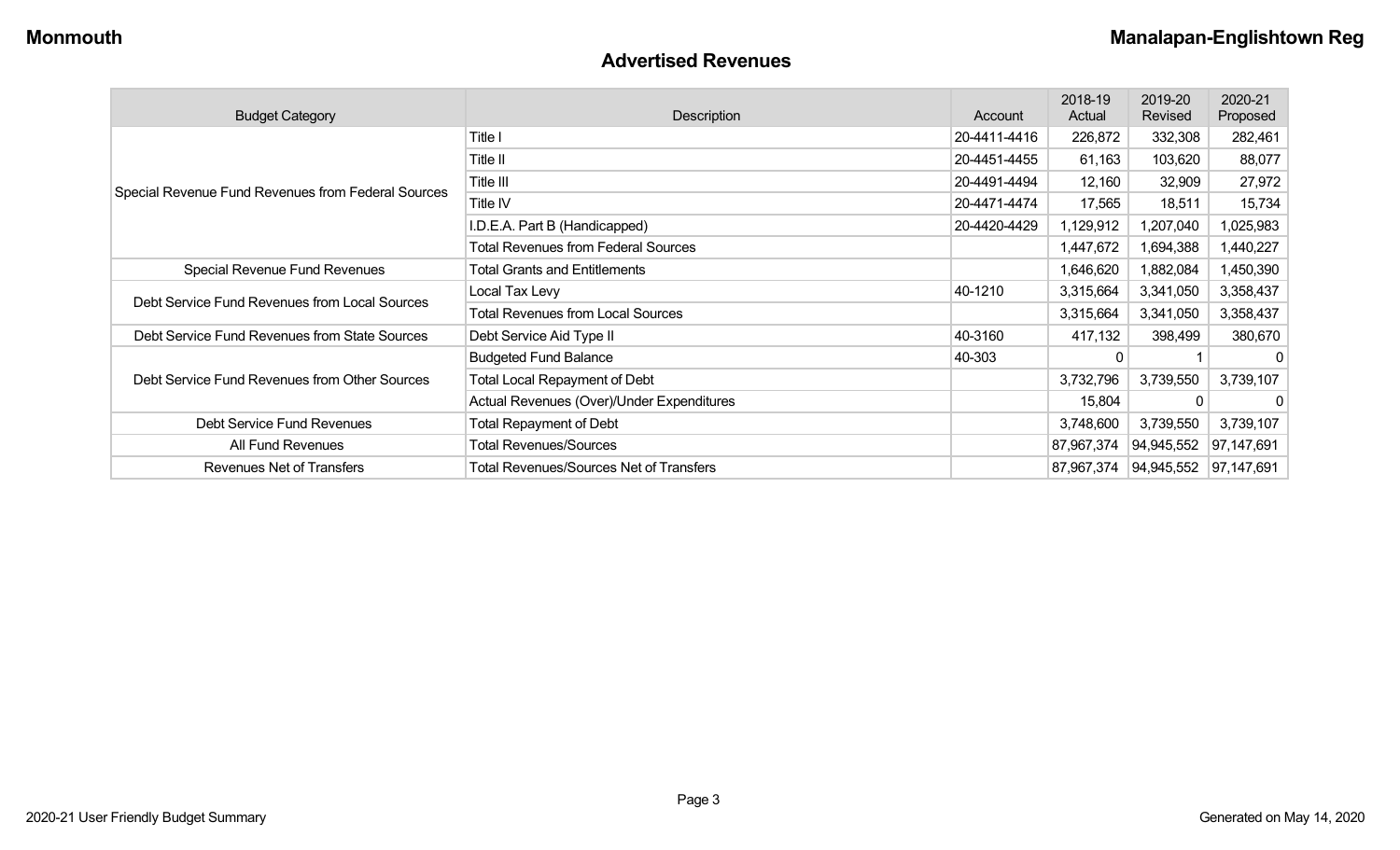# **Advertised Appropriations**

| <b>Budget Category</b>                               | Description                                                                        | Account        | 2018-19<br>Actual | 2019-20<br>Revised               | 2020-21<br>Proposed |
|------------------------------------------------------|------------------------------------------------------------------------------------|----------------|-------------------|----------------------------------|---------------------|
|                                                      | <b>Regular Programs-Instruction</b>                                                | 11-1XX-100-XXX | 22,816,105        | 23,449,808                       | 24,341,741          |
|                                                      | <b>Special Education-Instruction</b>                                               | 11-2XX-100-XXX | 7,928,437         | 8,409,061                        | 8,687,935           |
| General Fund Current Expenses for Instruction        | <b>Basic Skills/Remedial-Instruction</b>                                           | 11-230-100-XXX | 1,860,296         | 2,091,837                        | 2,299,825           |
|                                                      | <b>Bilingual Education-Instruction</b>                                             | 11-240-100-XXX | 383,353           | 504,025                          | 520,300             |
|                                                      | School-Sponsored Cocurricular or Extracurricular Activities-Instruction            | 11-401-100-XXX | 153,468           | 223,000                          | 223,000             |
|                                                      | School-Sponsored Athletics-Instruction                                             | 11-402-100-XXX | 140,459           | 183,500                          | 183,500             |
|                                                      | Undistributed Expenditures-Instruction (Tuition)                                   | 11-000-100-XXX | 1,329,480         | 1,740,918                        | 1,718,671           |
|                                                      | Undistributed Expenditures-Attendance and Social Work                              | 11-000-211-XXX | 14,000            | 14,280                           | 14,566              |
|                                                      | Undistributed Expenditures-Health Services                                         | 11-000-213-XXX | 825,731           | 831,882                          | 763,395             |
|                                                      | Undistributed Expenditures-Speech, OT, PT and Related Services                     | 11-000-216-XXX | 1,346,640         | 1,468,145                        | 1,500,430           |
|                                                      | Undistributed Expenditures-Other Support Services, Students-Extraordinary Services | 11-000-217-XXX | 1,417,246         | 1,578,897                        | 1,484,025           |
|                                                      | Undistributed Expenditures-Guidance                                                | 11-000-218-XXX | 671,514           | 711,315                          | 714,030             |
|                                                      | Undistributed Expenditures-Child Study Teams                                       | 11-000-219-XXX | 1,728,587         | 1,809,472                        | 1,885,110           |
|                                                      | Undistributed Expenditures-Improvement of Instruction Services                     | 11-000-221-XXX | 601,697           | 674,435                          | 659,610             |
| General Fund Current Expenses for Support Services   | Undistributed Expenditures-Education Media Services/Library                        | 11-000-222-XXX | 1,057,148         | 1,131,553                        | 1,143,870           |
|                                                      | Undistributed Expenditures-Instructional Staff Training Services                   | 11-000-223-XXX | 415,058           | 426,066                          | 437,580             |
|                                                      | Undistributed Expenditures-Support Services-General Administration                 | 11-000-230-XXX | 844,048           | 1,507,485                        | 1,568,900           |
|                                                      | Undistributed Expenditures-Support Services-School Administration                  | 11-000-240-XXX | 3,346,730         | 3,758,755                        | 3,471,590           |
|                                                      | Undistributed Expenditures-Central Services                                        | 11-000-251-XXX | 1,128,976         | 1,532,025                        | 1,243,450           |
|                                                      | Undistributed Expenditures-Administrative InformationTechnology                    | 11-000-252-XXX | 484,506           | 529,751                          | 531,225             |
|                                                      | Undistributed Expenditures-Operation and Maintenance of Plant Services             | 11-000-26X-XXX | 7,855,072         | 9,476,942                        | 9,296,025           |
|                                                      | Undistributed Expenditures-Student Transportation Services                         | 11-000-270-XXX | 5,229,447         | 5,873,103                        | 6,208,000           |
|                                                      | Personal Services-Employee Benefits                                                | 11-XXX-XXX-2XX | 19,032,447        | 20,912,793                       | 20,046,800          |
|                                                      | <b>Total Undistributed Expenditures</b>                                            |                | 47,328,327        | 53,977,817                       | 52,687,277          |
| General Fund Current Expenses for Increased Reserves | Interest Earned on Maintenance Reserve                                             | 10-606         | 0                 | 500                              | 500                 |
| <b>General Fund Current Expenses</b>                 | <b>Total General Current Expense</b>                                               |                |                   | 80,610,445 88,839,548 88,944,078 |                     |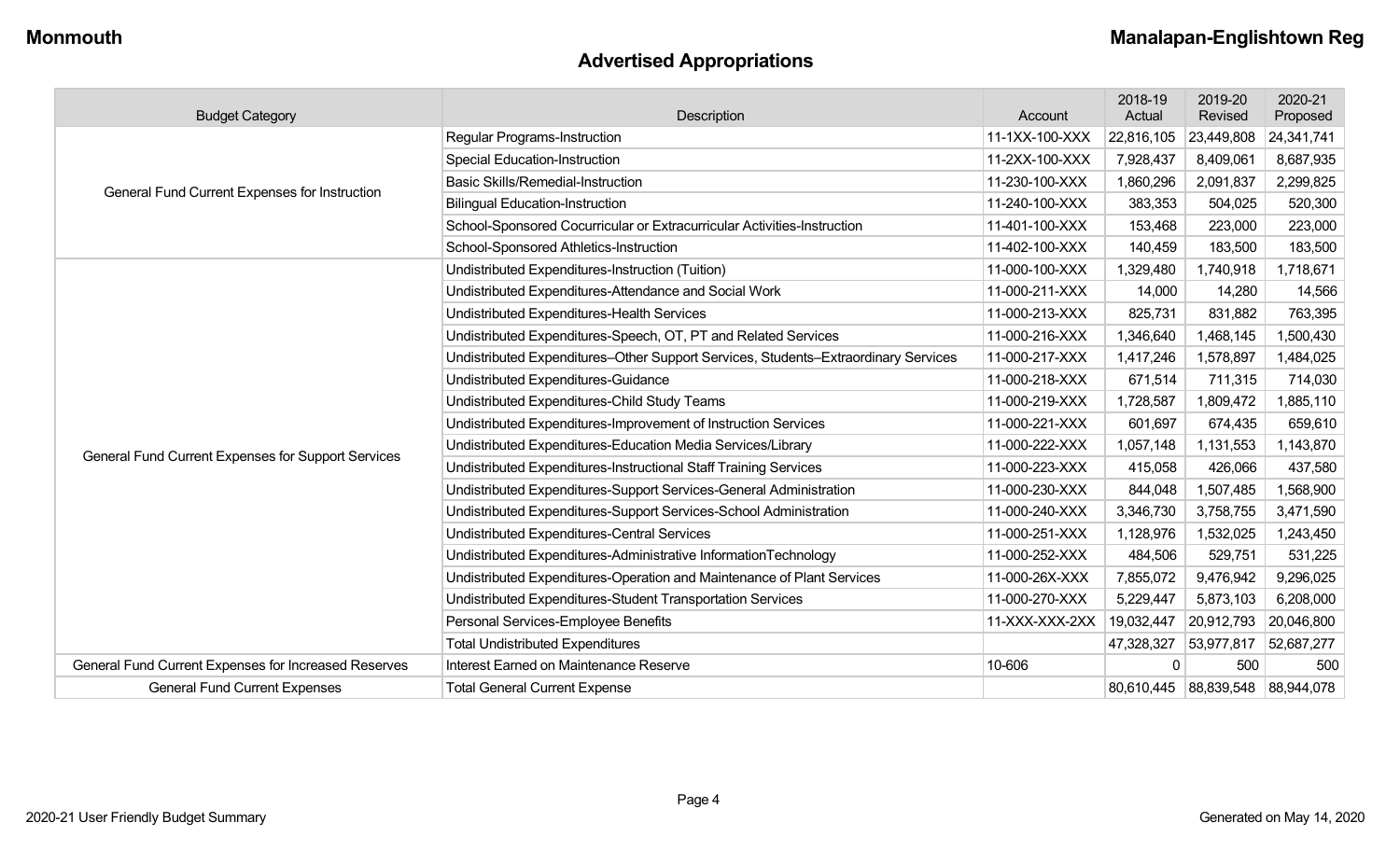# **Advertised Appropriations**

| <b>Budget Category</b>                                    | Description                                             | Account        | 2018-19<br>Actual | 2019-20<br>Revised    | 2020-21<br>Proposed |
|-----------------------------------------------------------|---------------------------------------------------------|----------------|-------------------|-----------------------|---------------------|
|                                                           | Equipment                                               | 12-XXX-XXX-730 | 1,519,616         | 248,954               | 234,000             |
|                                                           | <b>Facilities Acquisition and Construction Services</b> | 12-000-400-XXX | 407,565           | 171,616               | 2,703,616           |
| Capital Outlay                                            | <b>Interest Deposit to Capital Reserve</b>              | 10-604         | $\mathbf{0}$      | 1,500                 | 1,500               |
|                                                           | <b>Total Capital Outlay</b>                             |                | 1,927,181         | 422,070               | 2,939,116           |
| <b>General Fund Expenses and Transfers</b>                | <b>Transfer of Funds to Charter Schools</b>             | 10-000-100-56X | 34,528            | 62,300                | 75,000              |
|                                                           | <b>General Fund Grand Total</b>                         |                | 82,572,154        | 89,323,918 91,958,194 |                     |
| Special Revenue Fund Expenses for Grants and Entitlements | Local Projects                                          | 20-XXX-XXX-XXX | 186,095           | 175,734               | 0                   |
|                                                           | Nonpublic Textbooks                                     | 20-XXX-XXX-XXX | $\Omega$          | 1,088                 | 924                 |
|                                                           | Nonpublic Handicapped Services                          | 20-XXX-XXX-XXX | 7,803             | 6,632                 | 5,635               |
| Special Revenue Fund Expenses for Other State Projects    | <b>Nonpublic Nursing Services</b>                       | 20-XXX-XXX-XXX | 1,702             | 1,978                 | 1,681               |
|                                                           | Nonpublic Technology Initiative                         | 20-XXX-XXX-XXX | 648               | 734                   | 623                 |
|                                                           | Nonpublic Security Aid                                  | 20-XXX-XXX-XXX | 2,700             | 1,530                 | 1,300               |
| Special Revenue Fund Expenses for State Projects          | <b>Total State Projects</b>                             | 20-XXX-XXX-XXX | 12,853            | 11,962                | 10,163              |
|                                                           | Title I                                                 | 20-XXX-XXX-XXX | 226,872           | 332,308               | 282,461             |
|                                                           | Title II                                                | 20-XXX-XXX-XXX | 61,163            | 103,620               | 88,077              |
| Special Revenue Fund Expenses for Federal Projects        | Title III                                               | 20-XXX-XXX-XXX | 12,160            | 32,909                | 27,972              |
|                                                           | Title IV                                                | 20-XXX-XXX-XXX | 17,565            | 18,511                | 15,734              |
|                                                           | I.D.E.A. Part B (Handicapped)                           | 20-XXX-XXX-XXX | 1,129,912         | 1,207,040             | 1,025,983           |
|                                                           | <b>Total Federal Projects</b>                           | 20-XXX-XXX-XXX | 1,447,672         | 1,694,388             | 1,440,227           |
| Special Revenue Fund Expenses                             | <b>Total Special Revenue Funds</b>                      |                | 1,646,620         | 1,882,084             | 1,450,390           |
|                                                           | <b>Total Regular Debt Service</b>                       | 40-701-510-XXX | 3,748,600         | 3,739,550             | 3,739,107           |
| Debt Service Fund Expenses                                | <b>Total Debt Service Funds</b>                         |                | 3,748,600         | 3,739,550             | 3,739,107           |
| All Fund Expenses                                         | <b>Total Expenditures/Appropriations</b>                |                | 87,967,374        | 94,945,552            | 97,147,691          |
| <b>Expenses Net of Transfers</b>                          | <b>Total Expenditures Net of Transfers</b>              |                | 87,967,374        | 94,945,552 97,147,691 |                     |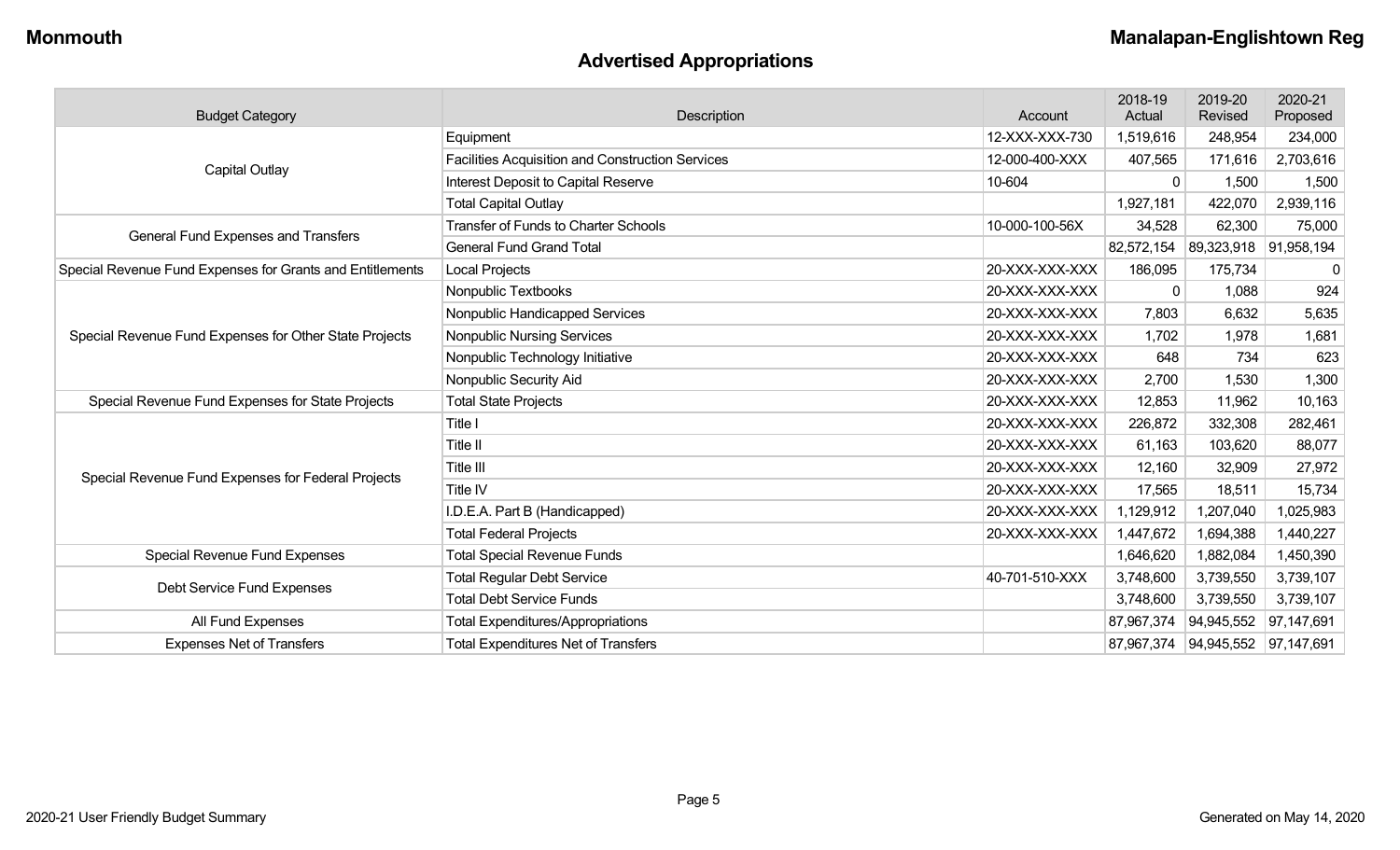# **Advertised Recapitulation of Balances**

| <b>Fund Balance Category</b>            | <b>Budget Category</b>                                           | Audited<br><b>Balance</b><br>06/30/2018 | Audited<br><b>Balance</b><br>06/30/2019 | Estimated<br><b>Balance</b><br>06/30/2020 | Estimated<br><b>Balance</b><br>06/30/2021 |
|-----------------------------------------|------------------------------------------------------------------|-----------------------------------------|-----------------------------------------|-------------------------------------------|-------------------------------------------|
|                                         | <b>Capital Reserve</b>                                           | 1,187,944                               | 1,116,772                               | 2,295,472                                 | 414,972                                   |
|                                         | <b>Adult Education Programs</b>                                  |                                         |                                         |                                           |                                           |
|                                         | Maintenance Reserve                                              | 2,210,796                               | 1,615,796                               | ,250,500                                  | 751,000                                   |
|                                         | Legal Reserve                                                    | 6,402,873                               | 10,280,450                              | 6,377,577                                 |                                           |
| Restricted for General Operating Budget | <b>Tuition Reserve</b>                                           |                                         |                                         |                                           | $\mathbf 0$                               |
|                                         | <b>Current Expense Emergency Reserve</b>                         |                                         |                                         |                                           | $\mathbf 0$                               |
|                                         | Impact Aid Reserve for General Expenses (Sections 8002 and 8003) | 0                                       |                                         |                                           | 0                                         |
|                                         | Impact Aid Reserve for Capital Expenses (Sections 8007 and 8008) |                                         |                                         |                                           | 0                                         |
| Restricted for Repayment of Debt        | Repayment of Debt                                                |                                         |                                         |                                           | $\Omega$                                  |
| Unrestricted                            | <b>General Operating Budget</b>                                  | 3,639,902                               | 2,914,020                               | 1,765,473                                 | 1,765,473                                 |
|                                         | Repayment of Debt                                                | 15,804                                  |                                         |                                           | 0                                         |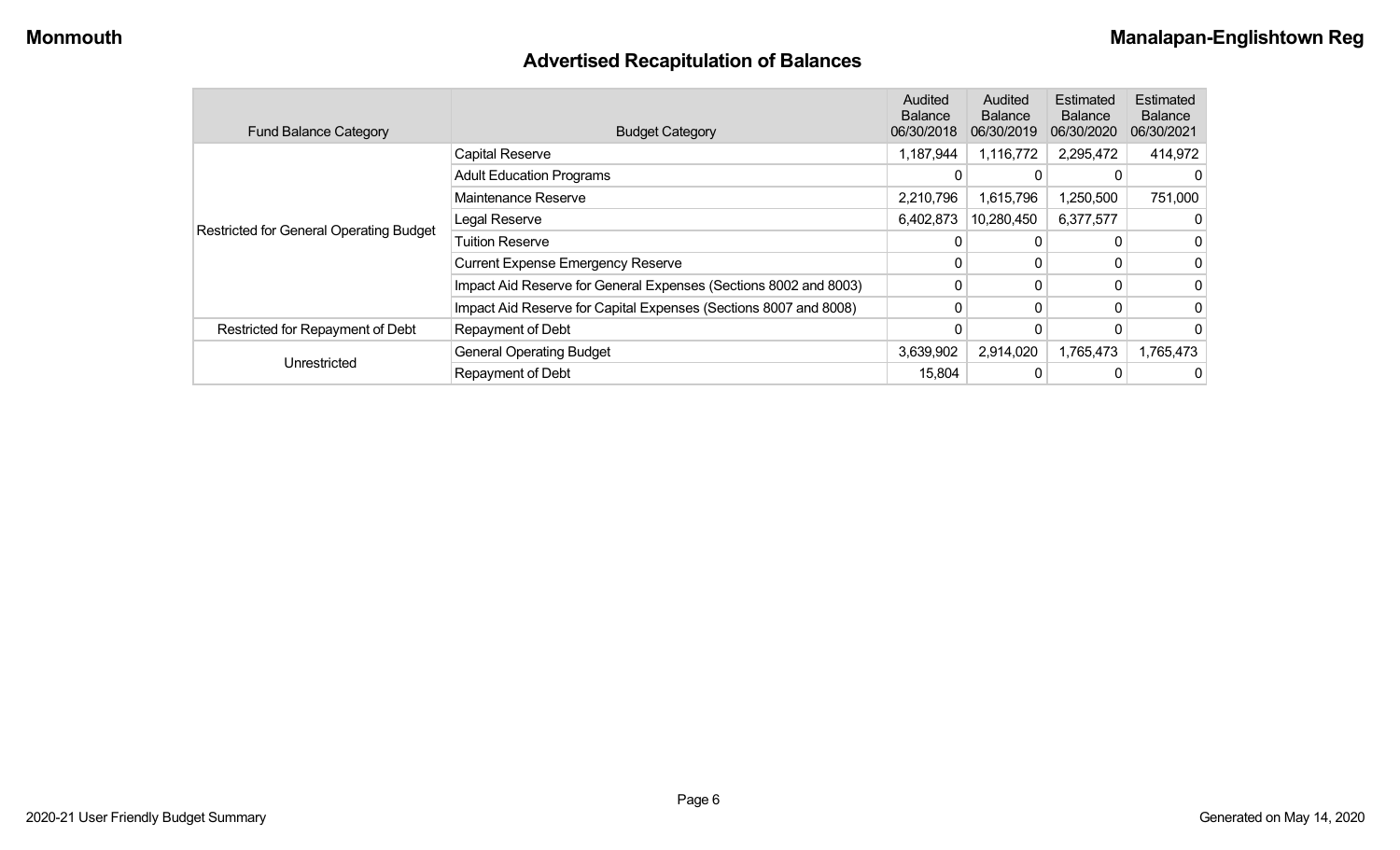#### **Advertised Per Pupil Cost Calculations**

| Per Pupil Cost Calculations                       | 2017-18<br><b>Actual Costs</b> | 2018-19<br><b>Actual Costs</b> | 2019-20<br><b>Original Budget</b> | 2019-20<br><b>Revised Budget</b> | 2020-21<br><b>Proposed Budget</b> |
|---------------------------------------------------|--------------------------------|--------------------------------|-----------------------------------|----------------------------------|-----------------------------------|
| <b>Total Budgetary Comparative Per Pupil Cost</b> | \$13,971                       | \$14,362                       | \$15,648                          | \$16,130                         | \$16,209                          |
| <b>Total Classroom Instruction</b>                | \$8,384                        | \$8,676                        | \$9,272                           | \$9,393                          | \$9,691                           |
| <b>Classroom-Salaries and Benefits</b>            | \$7,985                        | \$8,238                        | \$8,806                           | \$8,911                          | \$9,181                           |
| Classroom-General Supplies and Textbooks          | \$279                          | \$307                          | \$300                             | \$311                            | \$336                             |
| <b>Classroom-Purchased Services</b>               | \$119                          | \$131                          | \$166                             | \$171                            | \$174                             |
| <b>Total Support Services</b>                     | \$2,023                        | \$2,102                        | \$2,264                           | \$2,315                          | \$2,277                           |
| Support Services-Salaries and Benefits            | \$1,855                        | \$1,928                        | \$2,010                           | \$2,055                          | \$2,010                           |
| <b>Total Administrative Costs</b>                 | \$1,454                        | \$1,478                        | \$1,625                           | \$1,808                          | \$1,686                           |
| <b>Administration Salaries and Benefits</b>       | \$1,212                        | \$1,238                        | \$1,260                           | \$1,303                          | \$1,284                           |
| <b>Total Operations and Maintenance of Plant</b>  | \$1,852                        | \$1,839                        | \$2,161                           | \$2,279                          | \$2,237                           |
| Operations and Maintenance-Salaries and Benefits  | \$1,035                        | \$1,058                        | \$1,236                           | \$1,274                          | \$1,272                           |
| <b>Board Contribution to Food Services</b>        | \$0                            | \$0                            | \$0                               | \$0                              | \$0                               |
| <b>Total Extracurricular Costs</b>                | \$82                           | \$76                           | \$107                             | \$109                            | \$108                             |
| <b>Total Equipment Costs</b>                      | \$38                           | \$305                          | \$17                              | \$51                             | \$48                              |
| Legal Costs                                       | \$12                           | \$17                           | \$30                              | \$26                             | \$31                              |
| Employee Benefits as a percentage of salaries*    | 36.91%                         | 38.28%                         | 40.35%                            | 40.02%                           | 37.54%                            |

\*Does not include pension and social security paid by the State on-behalf of the district.

\*\*Federal and State funds in the blended resource school-based budgets.

The information presented in columns 1 through 3 as well as the related descriptions of the per pupil cost calculations are contained in the Taxpayers' Guide to Education Spending and can be found on the Department of Education's Internet website: http://www.state.nj.us/education/guide/. This publication is also available in the board office and public libraries. The same calculations were performed using the 2019-20 revised appropriations and the 2020-21 budgeted appropriations presented in this advertised budget. Total Budgetary Comparative Per Pupil Cost is defined as current expense exclusive of tuition expenditures, transportation, residential costs, and judgments against the school district. For all years it also includes the restricted entitlement aids. With the exception of Total Equipment Cost, each of the other per pupil cost calculations presented is a component of the total comparative per pupil cost, although all components are not shown.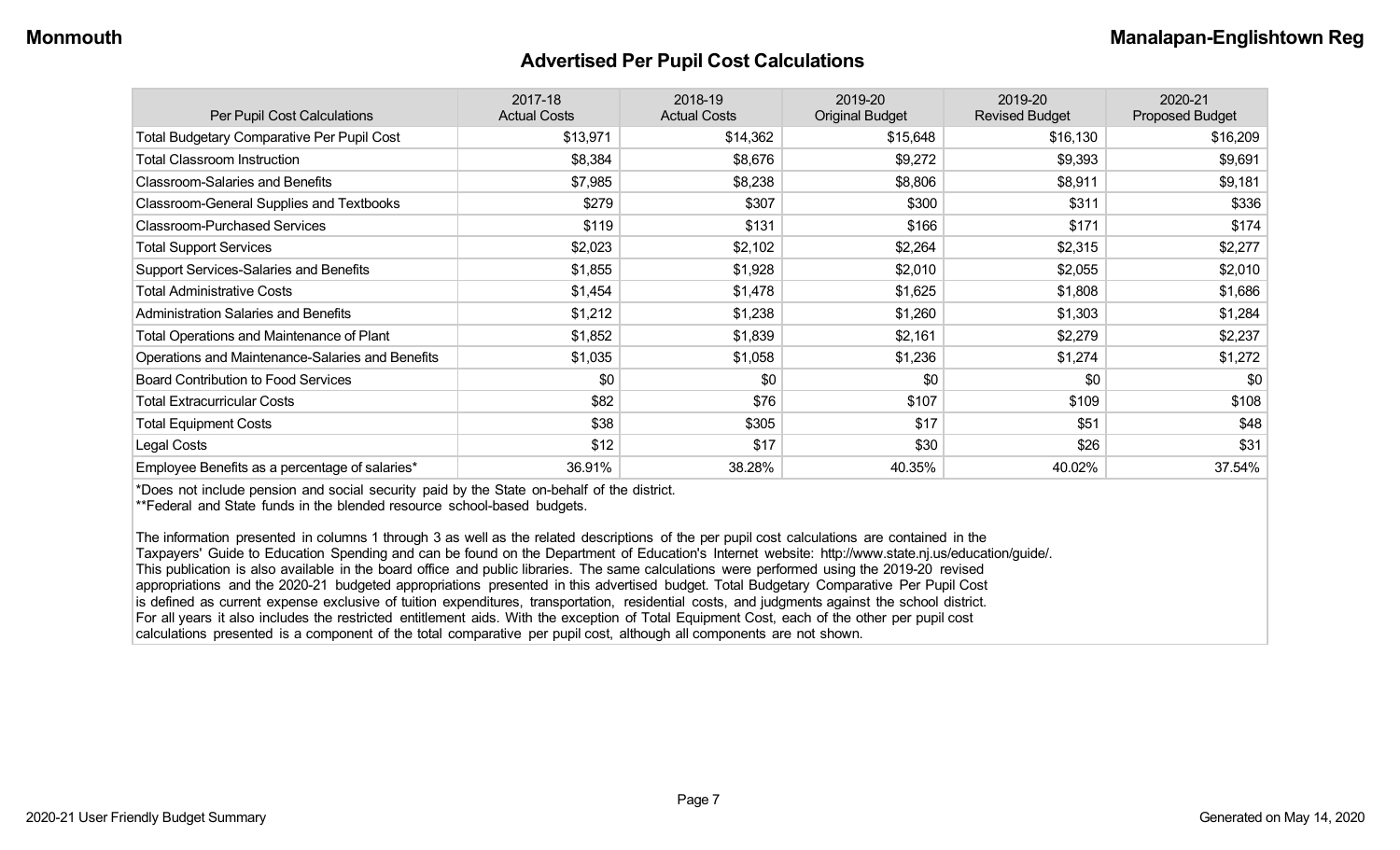| <b>Shared Service</b><br>Category Type        | <b>Shared Service Category Description</b>                                                                                                                                                                                                                                                                                                                                                                                                                                                           | Amount<br>Saved<br>(Optional) |
|-----------------------------------------------|------------------------------------------------------------------------------------------------------------------------------------------------------------------------------------------------------------------------------------------------------------------------------------------------------------------------------------------------------------------------------------------------------------------------------------------------------------------------------------------------------|-------------------------------|
| <b>Business Services</b>                      | The District participates in the Monmouth County Association of School Business Officials (MCASBO) Public Notice Cooperative.                                                                                                                                                                                                                                                                                                                                                                        |                               |
| Municipal/Public<br>Works                     | The District utilizes the Manalapan Township Department of Public Works to accomplish district paving projects.                                                                                                                                                                                                                                                                                                                                                                                      |                               |
| <b>Nursing Services</b>                       | The District contracts with MOESC for Nonpublic Nursing Services.                                                                                                                                                                                                                                                                                                                                                                                                                                    |                               |
| Others                                        | The District's Director of Safety and Security attends a monthly meeting of school security directors to share information on best practices and new techniques in school safety.                                                                                                                                                                                                                                                                                                                    |                               |
|                                               | The District contracts with MOESC for Nonpublic Auxiliary Services                                                                                                                                                                                                                                                                                                                                                                                                                                   |                               |
|                                               | The District contracts with MOESC for Nonpublic Technology and Security Aid and coordinates purchasing under those two entitlements.                                                                                                                                                                                                                                                                                                                                                                 |                               |
|                                               | The District participates in the ESCNJ DRLAP Program for obtaining internet connection services.                                                                                                                                                                                                                                                                                                                                                                                                     |                               |
|                                               | The District participates in the NJ ACT Program.                                                                                                                                                                                                                                                                                                                                                                                                                                                     |                               |
| Purchasing                                    | The District utilizes the services of the Educational Services Commission of NJ when bidding lease purchase financing of transportation vehicles.                                                                                                                                                                                                                                                                                                                                                    |                               |
|                                               | The District has shared service agreements with the Township of Manalapan, Borough of Englishtown, Manalapan Township Fire District #1, Englishtown Fire District #1 and the<br>Englishtown-Manalapan First Aid Squad to provide gasoline and diesel fuel for municipal owned, first aid vehicles, police vehicles, and fire district vehicles. Repairs to the fuel<br>facility are pro-rated to each entity using the fuel facility based on the consumption and number of hits on the fuel system. |                               |
| <b>Special Education</b><br>Services          | The District contracts with MOESC for the following services: Nonpublic Handicapped Services, Nonpublic Services covered under IDEA Pt. B Regular and Handicapped.                                                                                                                                                                                                                                                                                                                                   |                               |
| Transportation<br>Services, including<br>Fuel | The District contracts with MOESC for Special Education, Homeless Student and Nonpublic Student Transportation Services.                                                                                                                                                                                                                                                                                                                                                                             |                               |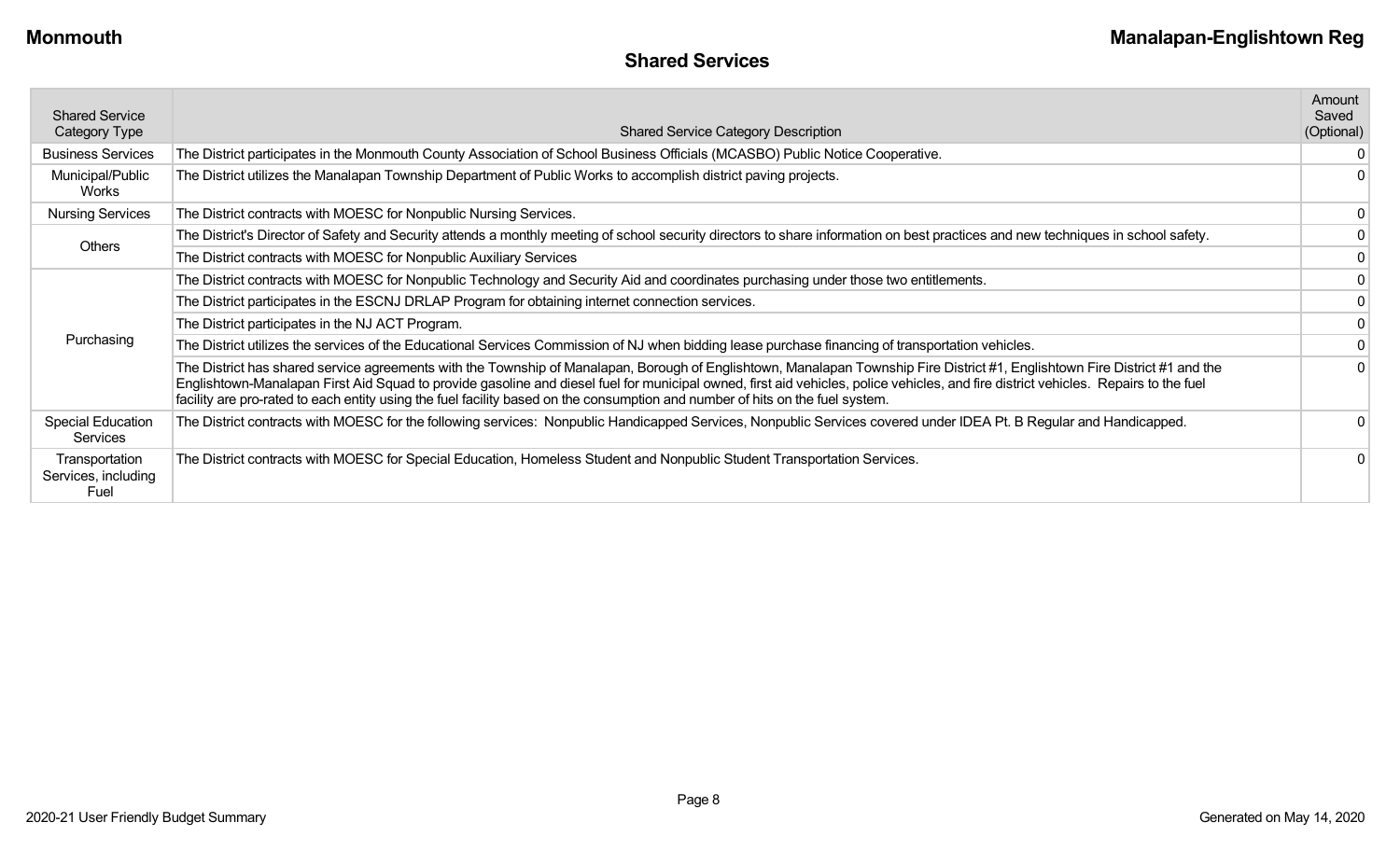| <b>Estimated Tax Rates</b> |  |
|----------------------------|--|
|----------------------------|--|

| Municipality        | Category                                                                                                           |               |  |  |
|---------------------|--------------------------------------------------------------------------------------------------------------------|---------------|--|--|
|                     | (A) General Fund School Levy                                                                                       | 2,277,571     |  |  |
|                     | (D) Total School Levy                                                                                              | 2,393,010     |  |  |
|                     | (B) Estimated Net Taxable Valuation (as of 10/01/19)                                                               | 256,456,600   |  |  |
| Englishtown Borough | (H) Estimated Equalized Valuation (as of 10/01/19)                                                                 | 262,789,835   |  |  |
|                     | (C) Estimated 2020-21 General Fund School Tax Rate, Without Repayment of Debt or Adjustments=100x(A)/(B)           | 0.8881        |  |  |
|                     | (F) Estimated 2020-21 Total School Tax Rate, With Repayment of Debt and Adjustments=100x(D)/(B)                    | 0.9331        |  |  |
|                     | (I) Estimated 2020-21 Equalized General Fund School Tax Rate, Without Repayment of Debt or Adjustments=100x(A)/(H) | 0.8667        |  |  |
|                     | (L) Estimated 2020-21 Equalized Total School Tax Rate, With Repayment of Debt and Adjustments=100x(D)/(H)          | 0.9106        |  |  |
|                     | (A) General Fund School Levy                                                                                       | 63,393,586    |  |  |
|                     | (D) Total School Levy                                                                                              | 66,693,248    |  |  |
|                     | (B) Estimated Net Taxable Valuation (as of 10/01/19)                                                               | 6,944,410,400 |  |  |
|                     | (H) Estimated Equalized Valuation (as of 10/01/19)                                                                 | 7,324,554,794 |  |  |
| Manalapan Township  | (C) Estimated 2020-21 General Fund School Tax Rate, Without Repayment of Debt or Adjustments=100x(A)/(B)           | 0.9129        |  |  |
|                     | (F) Estimated 2020-21 Total School Tax Rate, With Repayment of Debt and Adjustments=100x(D)/(B)                    | 0.9604        |  |  |
|                     | (I) Estimated 2020-21 Equalized General Fund School Tax Rate, Without Repayment of Debt or Adjustments=100x(A)/(H) | 0.8655        |  |  |
|                     | (L) Estimated 2020-21 Equalized Total School Tax Rate, With Repayment of Debt and Adjustments=100x(D)/(H)          | 0.9105        |  |  |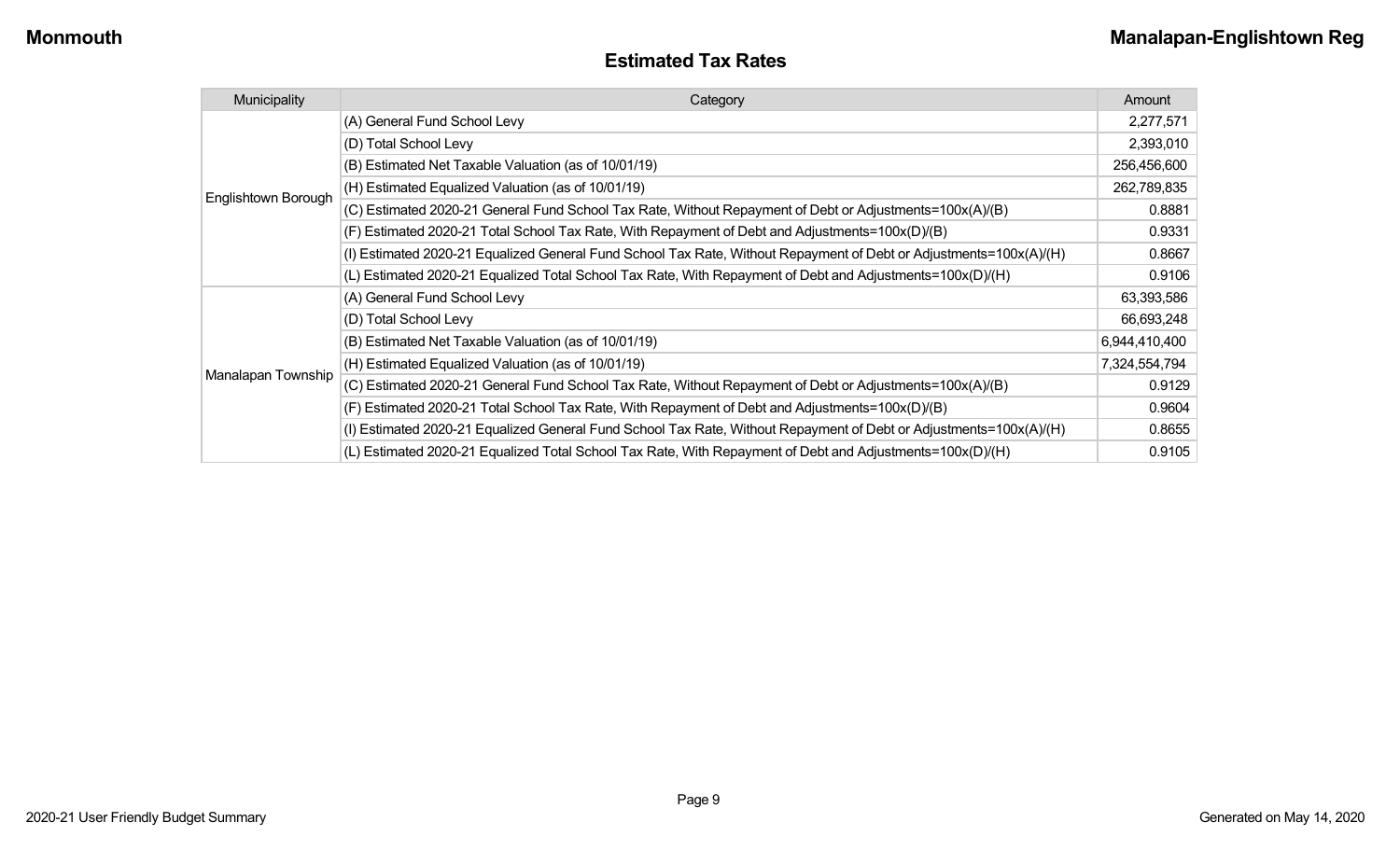| Name                     | Category                                                                                  | Measure                                 |
|--------------------------|-------------------------------------------------------------------------------------------|-----------------------------------------|
|                          | <b>Job Title</b>                                                                          | Coordinator/Director/Manager/Supervisor |
|                          | Job Title II                                                                              | <b>Transportation Coord</b>             |
|                          | <b>Base Annual Salary Amount</b>                                                          | \$91,800                                |
|                          | Full-Time Equivalent (FTE)                                                                | 1.0                                     |
|                          | Shared with Another District?                                                             | N                                       |
|                          | <b>Shared County</b>                                                                      | None Reported                           |
|                          | <b>Shared District</b>                                                                    | None Reported                           |
|                          | <b>Job Title Other District</b>                                                           | None Reported                           |
|                          | Member of Collective Bargaining Unit (CBU)?                                               | N                                       |
|                          | <b>Beginning Date of Contract</b>                                                         | 07/01/19                                |
|                          | <b>End Date of Contract</b>                                                               | 06/30/20                                |
|                          | Contracted Number of Annual Work Days                                                     | 235                                     |
|                          | Contracted Number of Annual Vacation Days                                                 | 10                                      |
|                          | <b>Contracted Number of Annual Sick Days</b>                                              | 12                                      |
| <b>Christine Vastano</b> | <b>Contracted Number of Annual Personal Days</b>                                          | 3                                       |
|                          | <b>Contracted Number of Annual Consulting Days</b>                                        | 0                                       |
|                          | Number of Other Contracted Non-Working Days                                               | $\Omega$                                |
|                          | Description of Other Contracted Non-Working Days                                          | None Reported                           |
|                          | <b>Total Allowances Amount</b>                                                            | \$3,000                                 |
|                          | <b>Total Bonuses Amount</b>                                                               | \$0                                     |
|                          | <b>Total Stipends Amount</b>                                                              | \$0                                     |
|                          | District Contributions Above Teacher Contract for Insurance (Health, Dental, Life, Other) | \$0                                     |
|                          | District Contributions Above Teacher Contract for Retirement Plans                        | \$0                                     |
|                          | <b>Total Contractual Post-Employment Benefit Amount</b>                                   | \$17,654                                |
|                          | Contractual Post-Employment Benefit Description of Payout of Sick days                    | Maximum days at Per Diem Rate           |
|                          | Contractual Post-Employment Benefit Description of Payout of Vacation days                | Maximum days at Per Diem Rate           |
|                          | Contractual Post-Employment Benefit Description of Payout of Personal days                | Not applicable                          |
|                          | Contractual Post-Employment Benefit Description of Other Benefits 1                       | None Reported                           |
|                          | Contractual Post-Employment Benefit Description of Other Benefits 2                       | None Reported                           |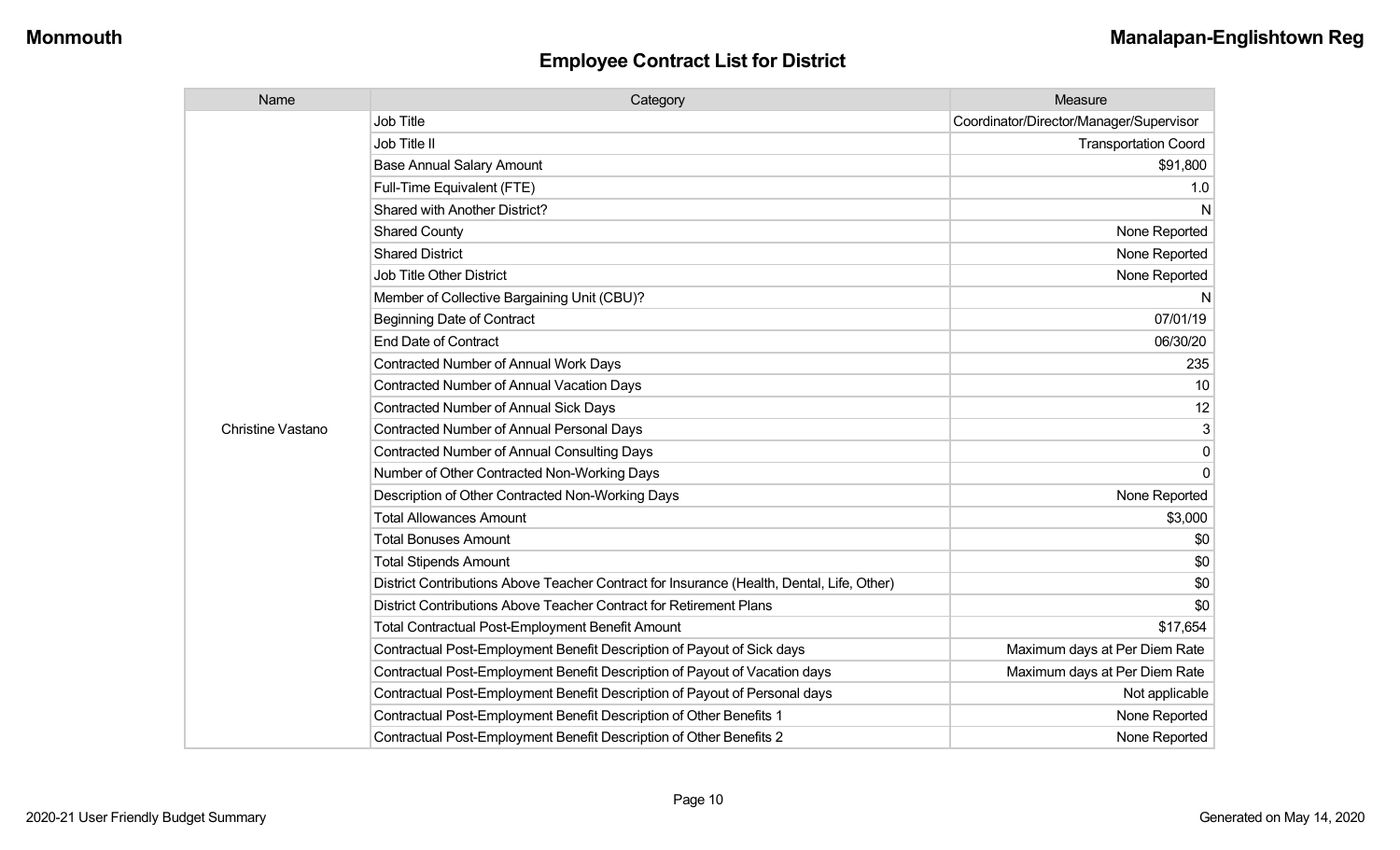| Name                          | Category                                                                                 | Measure        |
|-------------------------------|------------------------------------------------------------------------------------------|----------------|
|                               | Contractual Post-Employment Benefit Description of Other Benefits 3                      | None Reported  |
|                               | Total Other/In-Kind Remuneration Amount                                                  | \$0            |
|                               | Description of Other/In-Kind Remuneration Annual Option to Buyback Sick Time in Cash     | None Reported  |
|                               | Description of Other/In-Kind Remuneration Annual Option to Buyback Vacation Time in Cash | None Reported  |
|                               | Description of Other/In-Kind Remuneration Annual Option to Buyback Personal Time in Cash | None Reported  |
| Christine Vastano             | Description of Other/In-Kind Remuneration Annual Option to Other Remuneration 1          | None Reported  |
|                               | Description of Other/In-Kind Remuneration Annual Option to Other Remuneration 2          | None Reported  |
|                               | Description of Other/In-Kind Remuneration Annual Option to Other Remuneration 3          | None Reported  |
|                               | <b>Additional Comment 1</b>                                                              | None Reported  |
|                               | <b>Additional Comment 2</b>                                                              | None Reported  |
|                               | <b>Additional Comment 3</b>                                                              | None Reported  |
|                               | Job Title                                                                                | Superintendent |
|                               | Job Title II                                                                             | None Reported  |
|                               | <b>Base Annual Salary Amount</b>                                                         | \$200,798      |
|                               | Full-Time Equivalent (FTE)                                                               | 1.0            |
|                               | Shared with Another District?                                                            |                |
|                               | <b>Shared County</b>                                                                     | None Reported  |
|                               | <b>Shared District</b>                                                                   | None Reported  |
|                               | Job Title Other District                                                                 | None Reported  |
|                               | Member of Collective Bargaining Unit (CBU)?                                              |                |
| John J. Marciante, Jr., Ph.D. | <b>Beginning Date of Contract</b>                                                        | 07/01/19       |
|                               | <b>End Date of Contract</b>                                                              | 06/30/20       |
|                               | Contracted Number of Annual Work Days                                                    | 235            |
|                               | <b>Contracted Number of Annual Vacation Days</b>                                         | 25             |
|                               | <b>Contracted Number of Annual Sick Days</b>                                             | 12             |
|                               | <b>Contracted Number of Annual Personal Days</b>                                         |                |
|                               | <b>Contracted Number of Annual Consulting Days</b>                                       | 0              |
|                               | Number of Other Contracted Non-Working Days                                              | $\Omega$       |
|                               | Description of Other Contracted Non-Working Days                                         | None Reported  |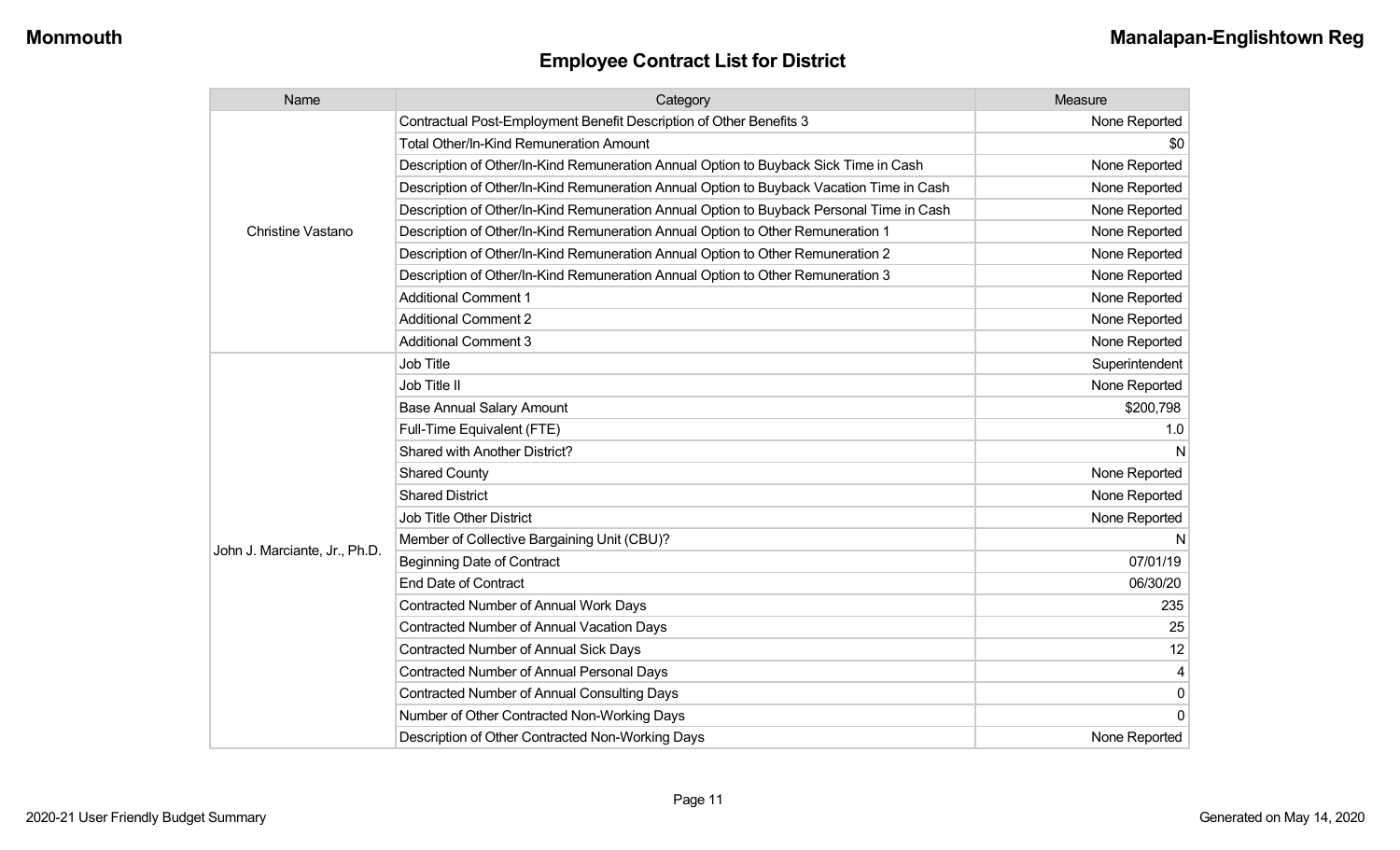| Name                          | Category                                                                                  | Measure                                 |
|-------------------------------|-------------------------------------------------------------------------------------------|-----------------------------------------|
|                               | <b>Total Allowances Amount</b>                                                            | \$11,200                                |
|                               | <b>Total Bonuses Amount</b>                                                               | \$0                                     |
|                               | <b>Total Stipends Amount</b>                                                              | \$0                                     |
|                               | District Contributions Above Teacher Contract for Insurance (Health, Dental, Life, Other) | \$0                                     |
|                               | District Contributions Above Teacher Contract for Retirement Plans                        | \$0                                     |
|                               | <b>Total Contractual Post-Employment Benefit Amount</b>                                   | \$46,664                                |
|                               | Contractual Post-Employment Benefit Description of Payout of Sick days                    | Maximum allowance                       |
|                               | Contractual Post-Employment Benefit Description of Payout of Vacation days                | Maximum Days at Per Diem Rate           |
|                               | Contractual Post-Employment Benefit Description of Payout of Personal days                | Not applicable                          |
|                               | Contractual Post-Employment Benefit Description of Other Benefits 1                       | None Reported                           |
| John J. Marciante, Jr., Ph.D. | Contractual Post-Employment Benefit Description of Other Benefits 2                       | None Reported                           |
|                               | Contractual Post-Employment Benefit Description of Other Benefits 3                       | None Reported                           |
|                               | Total Other/In-Kind Remuneration Amount                                                   | \$0                                     |
|                               | Description of Other/In-Kind Remuneration Annual Option to Buyback Sick Time in Cash      | None Reported                           |
|                               | Description of Other/In-Kind Remuneration Annual Option to Buyback Vacation Time in Cash  | None Reported                           |
|                               | Description of Other/In-Kind Remuneration Annual Option to Buyback Personal Time in Cash  | None Reported                           |
|                               | Description of Other/In-Kind Remuneration Annual Option to Other Remuneration 1           | None Reported                           |
|                               | Description of Other/In-Kind Remuneration Annual Option to Other Remuneration 2           | None Reported                           |
|                               | Description of Other/In-Kind Remuneration Annual Option to Other Remuneration 3           | None Reported                           |
|                               | <b>Additional Comment 1</b>                                                               | None Reported                           |
|                               | <b>Additional Comment 2</b>                                                               | None Reported                           |
|                               | <b>Additional Comment 3</b>                                                               | None Reported                           |
|                               | Job Title                                                                                 | <b>Assistant Business Administrator</b> |
|                               | Job Title II                                                                              | None Reported                           |
|                               | <b>Base Annual Salary Amount</b>                                                          | \$101,898                               |
| Michael Sloan                 | Full-Time Equivalent (FTE)                                                                | 1.0                                     |
|                               | Shared with Another District?                                                             | N                                       |
|                               | <b>Shared County</b>                                                                      | None Reported                           |
|                               | <b>Shared District</b>                                                                    | None Reported                           |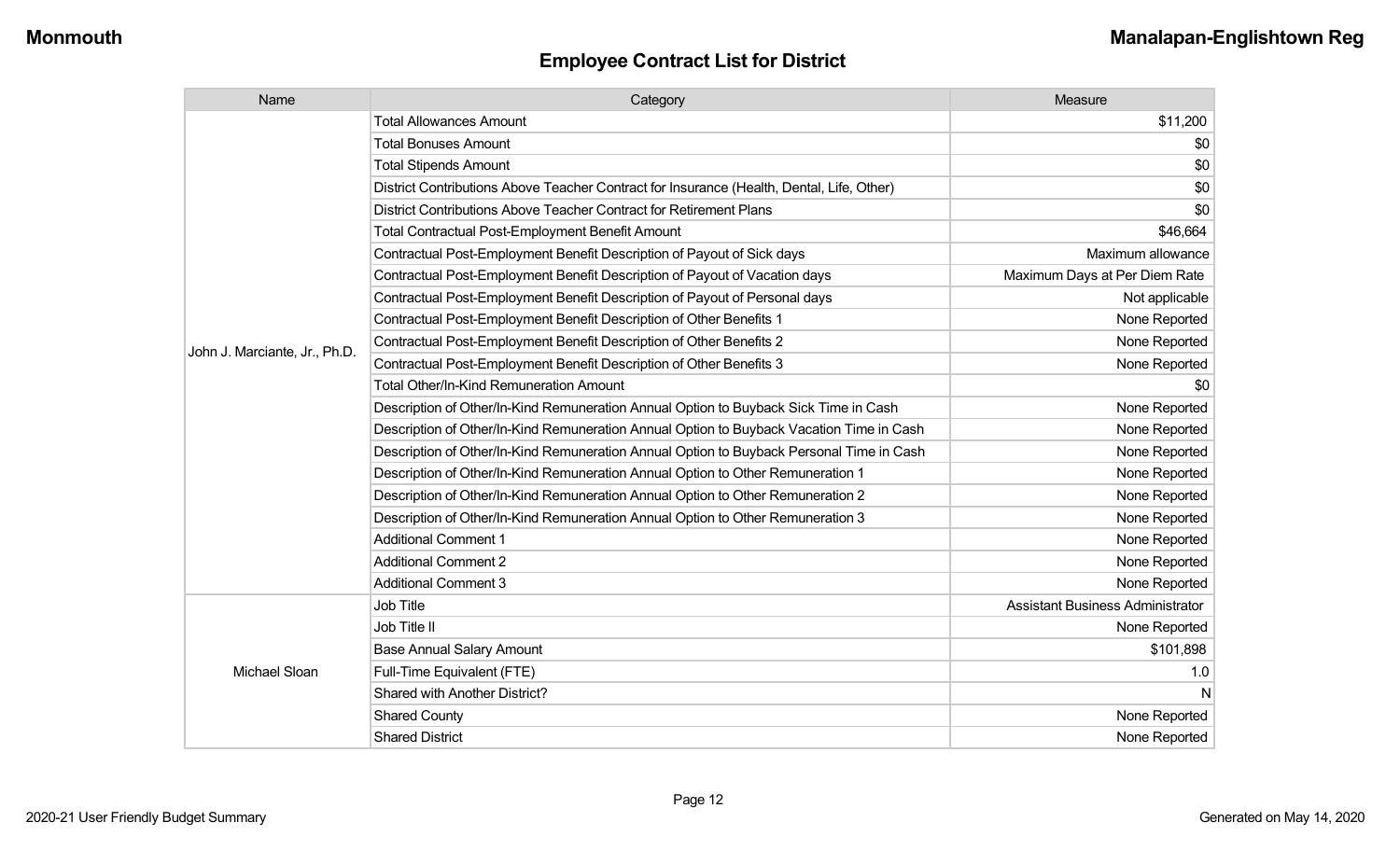| Name          | Category                                                                                  | Measure                       |
|---------------|-------------------------------------------------------------------------------------------|-------------------------------|
|               | <b>Job Title Other District</b>                                                           | None Reported                 |
|               | Member of Collective Bargaining Unit (CBU)?                                               | N                             |
|               | <b>Beginning Date of Contract</b>                                                         | 07/01/19                      |
|               | <b>End Date of Contract</b>                                                               | 06/30/20                      |
|               | <b>Contracted Number of Annual Work Days</b>                                              | 235                           |
|               | <b>Contracted Number of Annual Vacation Days</b>                                          | 15                            |
|               | <b>Contracted Number of Annual Sick Days</b>                                              | 12                            |
|               | <b>Contracted Number of Annual Personal Days</b>                                          | 3                             |
|               | <b>Contracted Number of Annual Consulting Days</b>                                        | $\pmb{0}$                     |
|               | Number of Other Contracted Non-Working Days                                               | $\overline{0}$                |
|               | Description of Other Contracted Non-Working Days                                          | None Reported                 |
|               | <b>Total Allowances Amount</b>                                                            | \$2,675                       |
|               | <b>Total Bonuses Amount</b>                                                               | \$0                           |
|               | <b>Total Stipends Amount</b>                                                              | \$0                           |
| Michael Sloan | District Contributions Above Teacher Contract for Insurance (Health, Dental, Life, Other) | \$0                           |
|               | District Contributions Above Teacher Contract for Retirement Plans                        | \$0                           |
|               | <b>Total Contractual Post-Employment Benefit Amount</b>                                   | \$16,265                      |
|               | Contractual Post-Employment Benefit Description of Payout of Sick days                    | Maximum days at Per Diem Rate |
|               | Contractual Post-Employment Benefit Description of Payout of Vacation days                | Maximum days at Per Diem Rate |
|               | Contractual Post-Employment Benefit Description of Payout of Personal days                | Not applicable                |
|               | Contractual Post-Employment Benefit Description of Other Benefits 1                       | None Reported                 |
|               | Contractual Post-Employment Benefit Description of Other Benefits 2                       | None Reported                 |
|               | Contractual Post-Employment Benefit Description of Other Benefits 3                       | None Reported                 |
|               | Total Other/In-Kind Remuneration Amount                                                   | \$0                           |
|               | Description of Other/In-Kind Remuneration Annual Option to Buyback Sick Time in Cash      | None Reported                 |
|               | Description of Other/In-Kind Remuneration Annual Option to Buyback Vacation Time in Cash  | None Reported                 |
|               | Description of Other/In-Kind Remuneration Annual Option to Buyback Personal Time in Cash  | None Reported                 |
|               | Description of Other/In-Kind Remuneration Annual Option to Other Remuneration 1           | None Reported                 |
|               | Description of Other/In-Kind Remuneration Annual Option to Other Remuneration 2           | None Reported                 |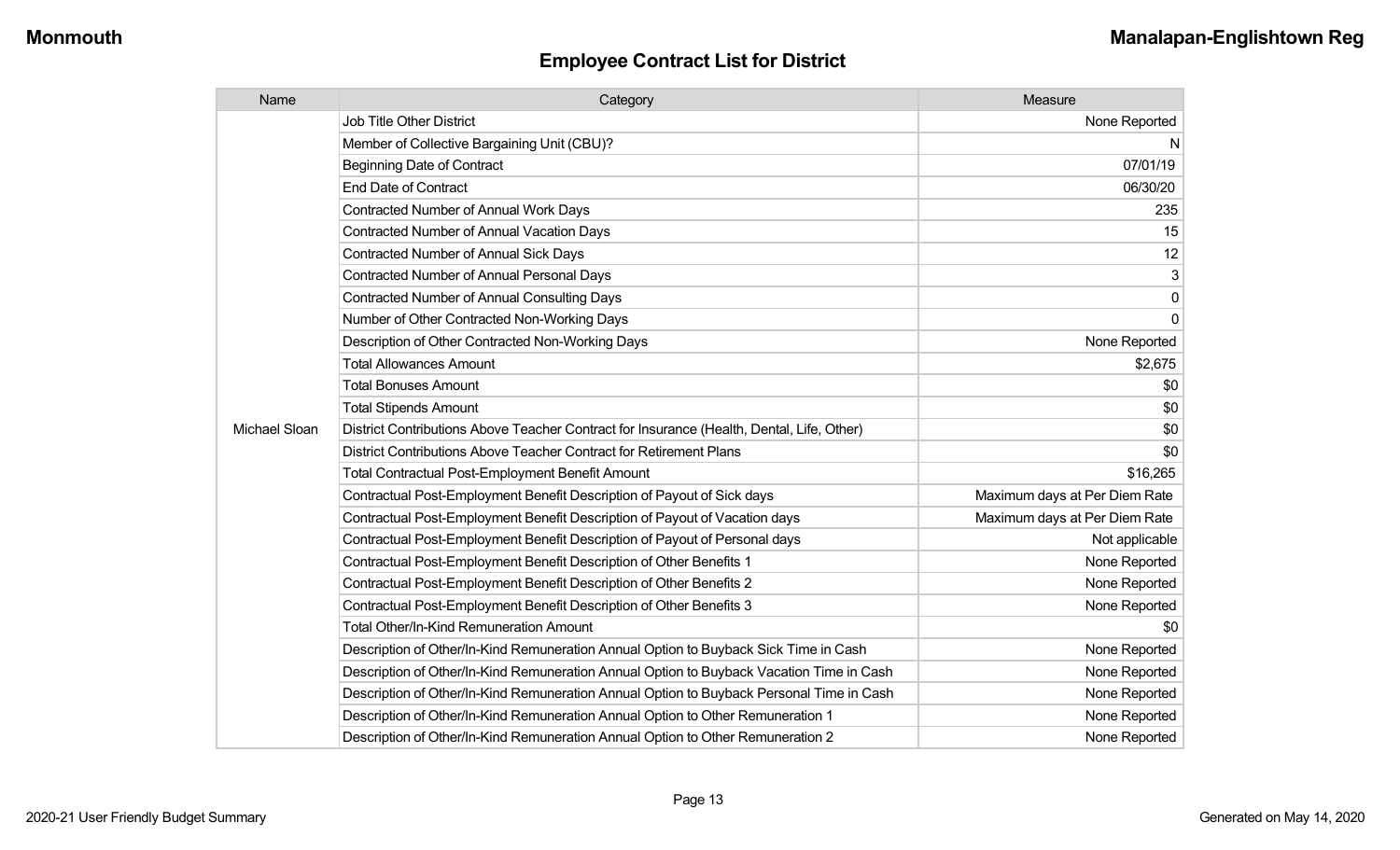| Name              | Category                                                                                  | Measure                                 |
|-------------------|-------------------------------------------------------------------------------------------|-----------------------------------------|
| Michael Sloan     | Description of Other/In-Kind Remuneration Annual Option to Other Remuneration 3           | None Reported                           |
|                   | <b>Additional Comment 1</b>                                                               | None Reported                           |
|                   | <b>Additional Comment 2</b>                                                               | None Reported                           |
|                   | <b>Additional Comment 3</b>                                                               | None Reported                           |
|                   | Job Title                                                                                 | Coordinator/Director/Manager/Supervisor |
|                   | Job Title II                                                                              | Dir of Information Syst                 |
|                   | <b>Base Annual Salary Amount</b>                                                          | \$122,682                               |
|                   | Full-Time Equivalent (FTE)                                                                | 1.0                                     |
|                   | Shared with Another District?                                                             | N                                       |
|                   | <b>Shared County</b>                                                                      | None Reported                           |
|                   | <b>Shared District</b>                                                                    | None Reported                           |
|                   | <b>Job Title Other District</b>                                                           | None Reported                           |
|                   | Member of Collective Bargaining Unit (CBU)?                                               | N                                       |
|                   | <b>Beginning Date of Contract</b>                                                         | 07/01/19                                |
|                   | <b>End Date of Contract</b>                                                               | 06/30/20                                |
|                   | Contracted Number of Annual Work Days                                                     | 235                                     |
| Michael Vaccarino | <b>Contracted Number of Annual Vacation Days</b>                                          | 15                                      |
|                   | <b>Contracted Number of Annual Sick Days</b>                                              | 12                                      |
|                   | Contracted Number of Annual Personal Days                                                 | 3                                       |
|                   | <b>Contracted Number of Annual Consulting Days</b>                                        | 0                                       |
|                   | Number of Other Contracted Non-Working Days                                               | 0                                       |
|                   | Description of Other Contracted Non-Working Days                                          | None Reported                           |
|                   | <b>Total Allowances Amount</b>                                                            | \$2,400                                 |
|                   | <b>Total Bonuses Amount</b>                                                               | \$0                                     |
|                   | <b>Total Stipends Amount</b>                                                              | \$0                                     |
|                   | District Contributions Above Teacher Contract for Insurance (Health, Dental, Life, Other) | \$0                                     |
|                   | District Contributions Above Teacher Contract for Retirement Plans                        | \$0                                     |
|                   | <b>Total Contractual Post-Employment Benefit Amount</b>                                   | \$23,120                                |
|                   | Contractual Post-Employment Benefit Description of Payout of Sick days                    | Maximum days at Per Diem Rate           |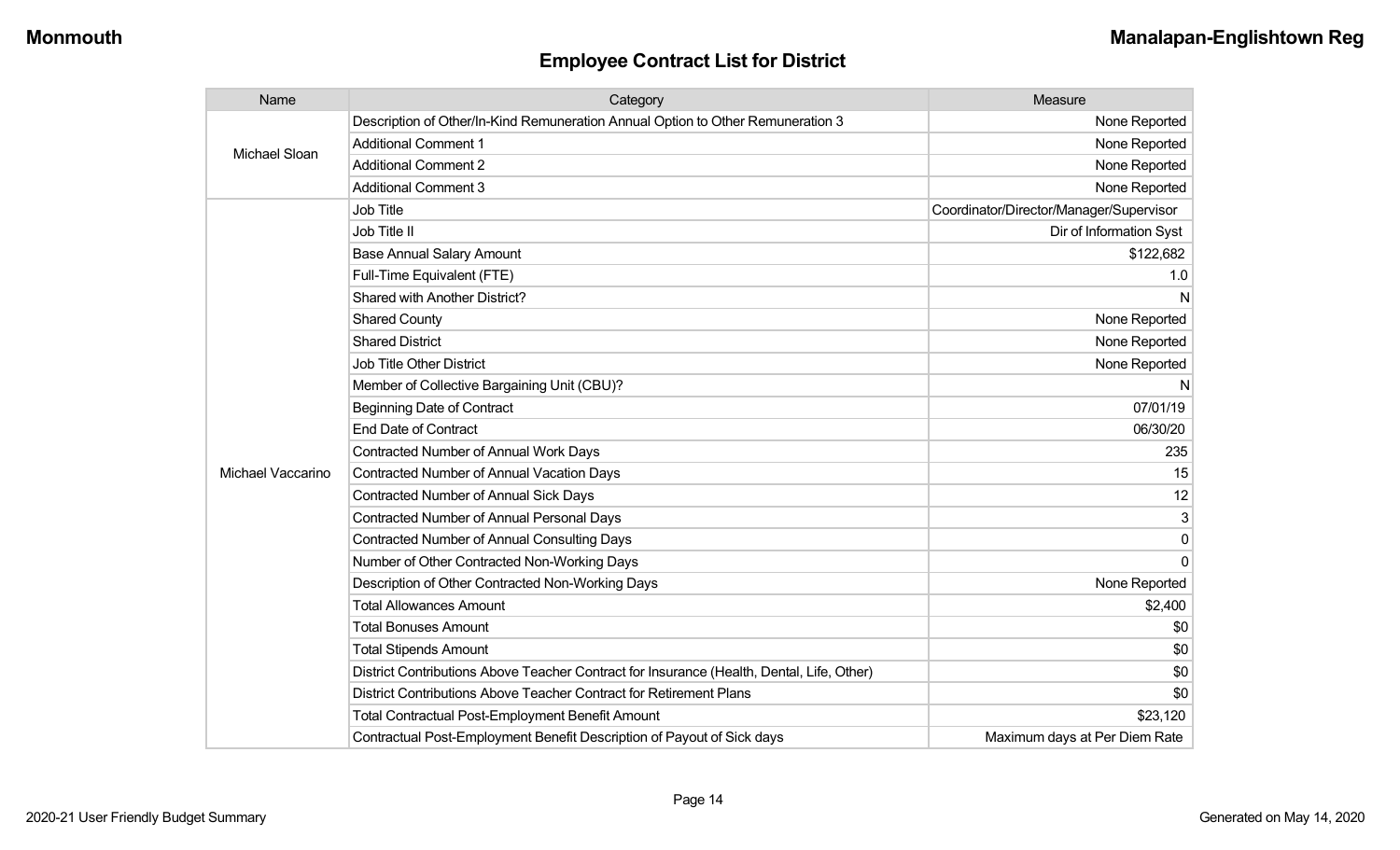| Name                  | Category                                                                                 | Measure                         |
|-----------------------|------------------------------------------------------------------------------------------|---------------------------------|
|                       | Contractual Post-Employment Benefit Description of Payout of Vacation days               | Maximum days at Per Diem Rate   |
|                       | Contractual Post-Employment Benefit Description of Payout of Personal days               | Not applicable                  |
|                       | Contractual Post-Employment Benefit Description of Other Benefits 1                      | None Reported                   |
|                       | Contractual Post-Employment Benefit Description of Other Benefits 2                      | None Reported                   |
|                       | Contractual Post-Employment Benefit Description of Other Benefits 3                      | None Reported                   |
|                       | <b>Total Other/In-Kind Remuneration Amount</b>                                           | \$0                             |
|                       | Description of Other/In-Kind Remuneration Annual Option to Buyback Sick Time in Cash     | None Reported                   |
| Michael Vaccarino     | Description of Other/In-Kind Remuneration Annual Option to Buyback Vacation Time in Cash | None Reported                   |
|                       | Description of Other/In-Kind Remuneration Annual Option to Buyback Personal Time in Cash | None Reported                   |
|                       | Description of Other/In-Kind Remuneration Annual Option to Other Remuneration 1          | None Reported                   |
|                       | Description of Other/In-Kind Remuneration Annual Option to Other Remuneration 2          | None Reported                   |
|                       | Description of Other/In-Kind Remuneration Annual Option to Other Remuneration 3          | None Reported                   |
|                       | <b>Additional Comment 1</b>                                                              | None Reported                   |
|                       | <b>Additional Comment 2</b>                                                              | None Reported                   |
|                       | <b>Additional Comment 3</b>                                                              | None Reported                   |
|                       | <b>Job Title</b>                                                                         | <b>Assistant Superintendent</b> |
|                       | Job Title II                                                                             | None Reported                   |
|                       | <b>Base Annual Salary Amount</b>                                                         | \$155,690                       |
|                       | Full-Time Equivalent (FTE)                                                               | 1.0                             |
|                       | <b>Shared with Another District?</b>                                                     | N                               |
|                       | <b>Shared County</b>                                                                     | None Reported                   |
|                       | <b>Shared District</b>                                                                   | None Reported                   |
| Nicole Santora, Ed.D. | <b>Job Title Other District</b>                                                          | None Reported                   |
|                       | Member of Collective Bargaining Unit (CBU)?                                              | N                               |
|                       | <b>Beginning Date of Contract</b>                                                        | 07/01/19                        |
|                       | <b>End Date of Contract</b>                                                              | 06/30/20                        |
|                       | Contracted Number of Annual Work Days                                                    | 235                             |
|                       | <b>Contracted Number of Annual Vacation Days</b>                                         | 20                              |
|                       | <b>Contracted Number of Annual Sick Days</b>                                             | 12                              |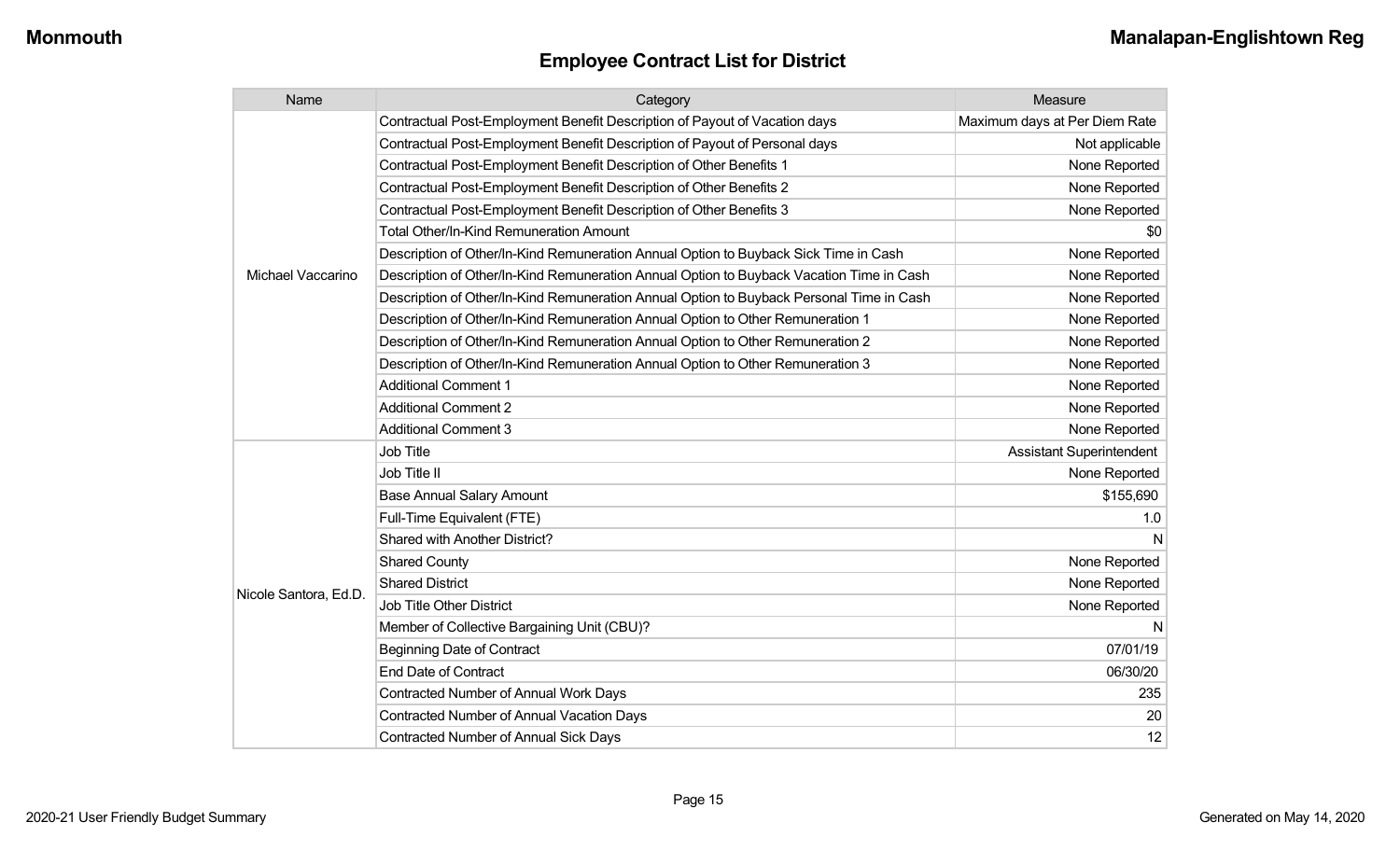| Name                  | Category                                                                                  | Measure                       |
|-----------------------|-------------------------------------------------------------------------------------------|-------------------------------|
|                       | <b>Contracted Number of Annual Personal Days</b>                                          | 3                             |
|                       | <b>Contracted Number of Annual Consulting Days</b>                                        | $\pmb{0}$                     |
|                       | Number of Other Contracted Non-Working Days                                               | $\mathbf 0$                   |
|                       | Description of Other Contracted Non-Working Days                                          | None Reported                 |
|                       | <b>Total Allowances Amount</b>                                                            | \$7,500                       |
|                       | <b>Total Bonuses Amount</b>                                                               | \$0                           |
|                       | <b>Total Stipends Amount</b>                                                              | \$0                           |
|                       | District Contributions Above Teacher Contract for Insurance (Health, Dental, Life, Other) | \$0                           |
|                       | District Contributions Above Teacher Contract for Retirement Plans                        | \$0                           |
|                       | <b>Total Contractual Post-Employment Benefit Amount</b>                                   | \$39,251                      |
|                       | Contractual Post-Employment Benefit Description of Payout of Sick days                    | <b>Maximum Allowance</b>      |
|                       | Contractual Post-Employment Benefit Description of Payout of Vacation days                | Maximum days at Per Diem Rate |
| Nicole Santora, Ed.D. | Contractual Post-Employment Benefit Description of Payout of Personal days                | Not applicable                |
|                       | Contractual Post-Employment Benefit Description of Other Benefits 1                       | None Reported                 |
|                       | Contractual Post-Employment Benefit Description of Other Benefits 2                       | None Reported                 |
|                       | Contractual Post-Employment Benefit Description of Other Benefits 3                       | None Reported                 |
|                       | Total Other/In-Kind Remuneration Amount                                                   | \$0                           |
|                       | Description of Other/In-Kind Remuneration Annual Option to Buyback Sick Time in Cash      | None Reported                 |
|                       | Description of Other/In-Kind Remuneration Annual Option to Buyback Vacation Time in Cash  | None Reported                 |
|                       | Description of Other/In-Kind Remuneration Annual Option to Buyback Personal Time in Cash  | None Reported                 |
|                       | Description of Other/In-Kind Remuneration Annual Option to Other Remuneration 1           | None Reported                 |
|                       | Description of Other/In-Kind Remuneration Annual Option to Other Remuneration 2           | None Reported                 |
|                       | Description of Other/In-Kind Remuneration Annual Option to Other Remuneration 3           | None Reported                 |
|                       | <b>Additional Comment 1</b>                                                               | None Reported                 |
|                       | <b>Additional Comment 2</b>                                                               | None Reported                 |
|                       | <b>Additional Comment 3</b>                                                               | None Reported                 |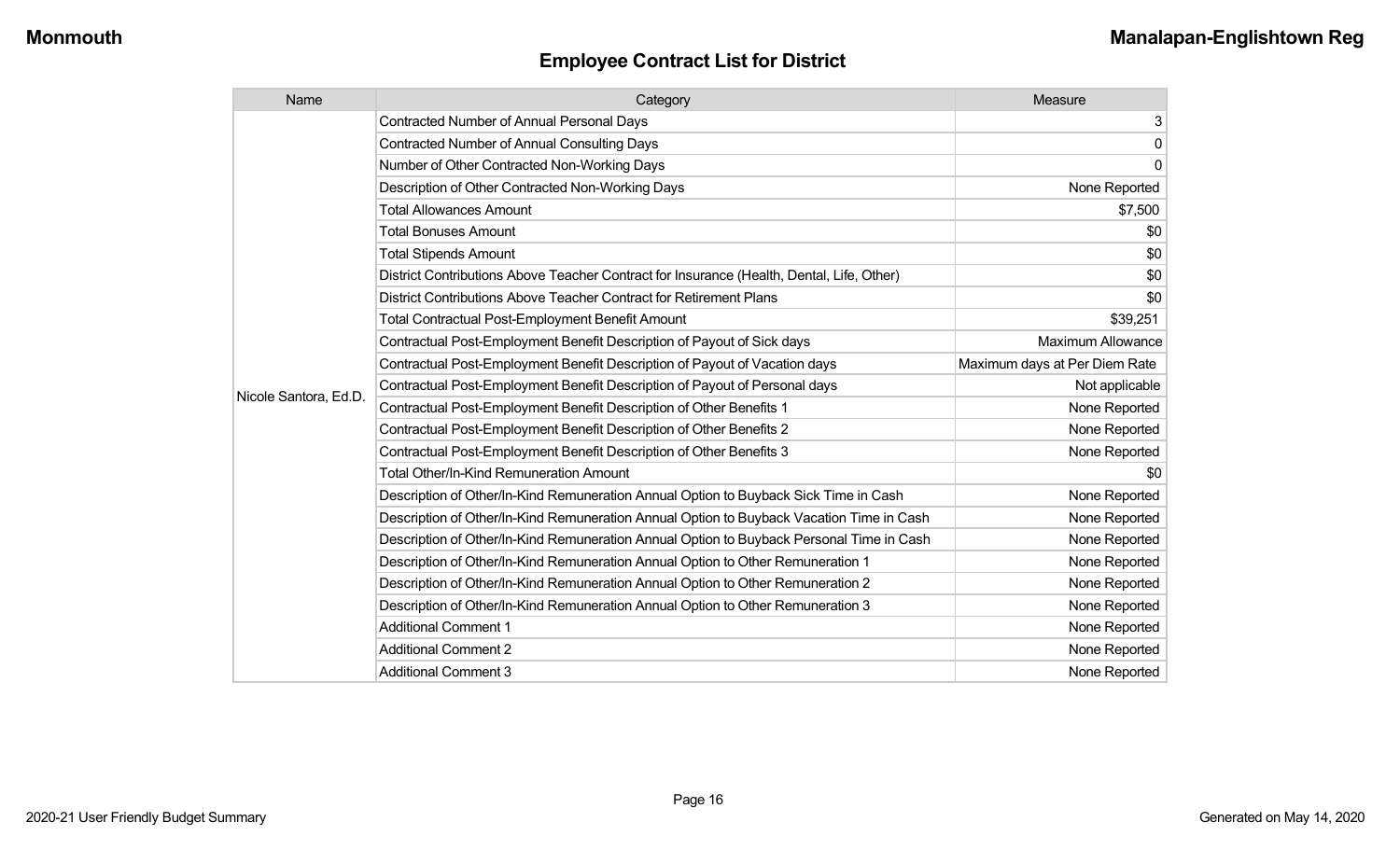| Name          | Category                                                                                  | Measure                       |
|---------------|-------------------------------------------------------------------------------------------|-------------------------------|
|               | Job Title                                                                                 | <b>Business Administrator</b> |
|               | Job Title II                                                                              | None Reported                 |
|               | <b>Base Annual Salary Amount</b>                                                          | \$167,251                     |
|               | Full-Time Equivalent (FTE)                                                                | 1.0                           |
|               | <b>Shared with Another District?</b>                                                      | N                             |
|               | <b>Shared County</b>                                                                      | None Reported                 |
|               | <b>Shared District</b>                                                                    | None Reported                 |
|               | <b>Job Title Other District</b>                                                           | None Reported                 |
|               | Member of Collective Bargaining Unit (CBU)?                                               | N                             |
|               | <b>Beginning Date of Contract</b>                                                         | 07/01/19                      |
|               | <b>End Date of Contract</b>                                                               | 06/30/20                      |
|               | <b>Contracted Number of Annual Work Days</b>                                              | 235                           |
|               | <b>Contracted Number of Annual Vacation Days</b>                                          | 22                            |
|               | Contracted Number of Annual Sick Days                                                     | 12                            |
| Veronica Wolf | <b>Contracted Number of Annual Personal Days</b>                                          | 3                             |
|               | <b>Contracted Number of Annual Consulting Days</b>                                        | 0                             |
|               | Number of Other Contracted Non-Working Days                                               | $\Omega$                      |
|               | Description of Other Contracted Non-Working Days                                          | None Reported                 |
|               | <b>Total Allowances Amount</b>                                                            | \$8,600                       |
|               | <b>Total Bonuses Amount</b>                                                               | \$0                           |
|               | <b>Total Stipends Amount</b>                                                              | \$0                           |
|               | District Contributions Above Teacher Contract for Insurance (Health, Dental, Life, Other) | \$0                           |
|               | District Contributions Above Teacher Contract for Retirement Plans                        | \$0                           |
|               | <b>Total Contractual Post-Employment Benefit Amount</b>                                   | \$44,912                      |
|               | Contractual Post-Employment Benefit Description of Payout of Sick days                    | <b>Maximum Allowance</b>      |
|               | Contractual Post-Employment Benefit Description of Payout of Vacation days                | Maximum days at Per Diem Rate |
|               | Contractual Post-Employment Benefit Description of Payout of Personal days                | Not applicable                |
|               | Contractual Post-Employment Benefit Description of Other Benefits 1                       | None Reported                 |
|               | Contractual Post-Employment Benefit Description of Other Benefits 2                       | None Reported                 |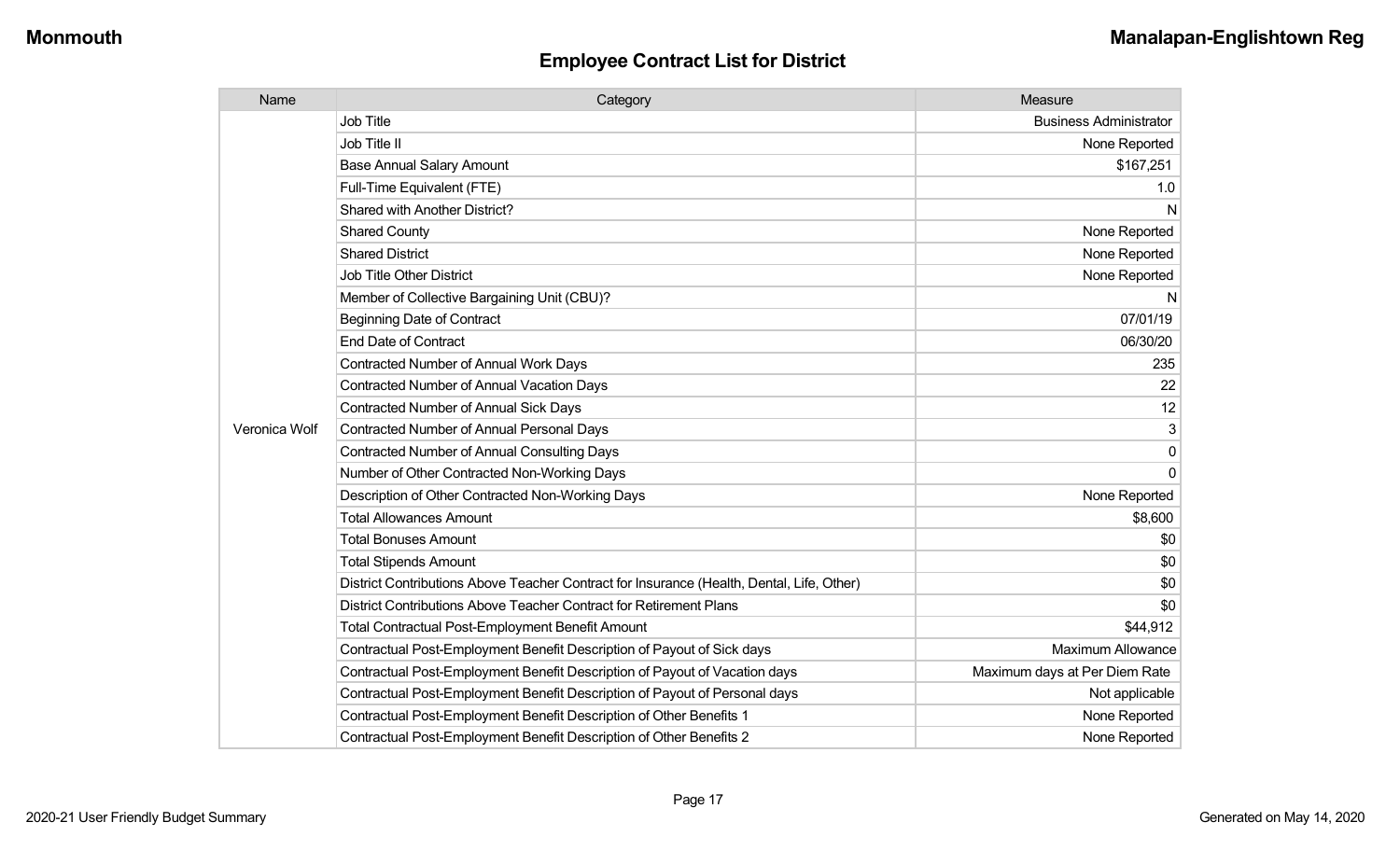| Name              | Category                                                                                 | Measure                                 |
|-------------------|------------------------------------------------------------------------------------------|-----------------------------------------|
|                   | Contractual Post-Employment Benefit Description of Other Benefits 3                      | None Reported                           |
|                   | Total Other/In-Kind Remuneration Amount                                                  | \$0                                     |
|                   | Description of Other/In-Kind Remuneration Annual Option to Buyback Sick Time in Cash     | None Reported                           |
|                   | Description of Other/In-Kind Remuneration Annual Option to Buyback Vacation Time in Cash | None Reported                           |
|                   | Description of Other/In-Kind Remuneration Annual Option to Buyback Personal Time in Cash | None Reported                           |
| Veronica Wolf     | Description of Other/In-Kind Remuneration Annual Option to Other Remuneration 1          | None Reported                           |
|                   | Description of Other/In-Kind Remuneration Annual Option to Other Remuneration 2          | None Reported                           |
|                   | Description of Other/In-Kind Remuneration Annual Option to Other Remuneration 3          | None Reported                           |
|                   | <b>Additional Comment 1</b>                                                              | None Reported                           |
|                   | <b>Additional Comment 2</b>                                                              | None Reported                           |
|                   | <b>Additional Comment 3</b>                                                              | None Reported                           |
|                   | <b>Job Title</b>                                                                         | Coordinator/Director/Manager/Supervisor |
|                   | Job Title II                                                                             | Dir of Build & Grounds                  |
|                   | <b>Base Annual Salary Amount</b>                                                         | \$135,713                               |
|                   | Full-Time Equivalent (FTE)                                                               | 1.0                                     |
|                   | Shared with Another District?                                                            | N                                       |
|                   | <b>Shared County</b>                                                                     | None Reported                           |
|                   | <b>Shared District</b>                                                                   | None Reported                           |
|                   | <b>Job Title Other District</b>                                                          | None Reported                           |
|                   | Member of Collective Bargaining Unit (CBU)?                                              | N                                       |
| Vincent Pietrucha | <b>Beginning Date of Contract</b>                                                        | 07/01/19                                |
|                   | <b>End Date of Contract</b>                                                              | 06/30/20                                |
|                   | <b>Contracted Number of Annual Work Days</b>                                             | 235                                     |
|                   | Contracted Number of Annual Vacation Days                                                | 22                                      |
|                   | Contracted Number of Annual Sick Days                                                    | 12                                      |
|                   | Contracted Number of Annual Personal Days                                                | 3                                       |
|                   | <b>Contracted Number of Annual Consulting Days</b>                                       | $\mathbf 0$                             |
|                   | Number of Other Contracted Non-Working Days                                              | $\Omega$                                |
|                   | Description of Other Contracted Non-Working Days                                         | None Reported                           |